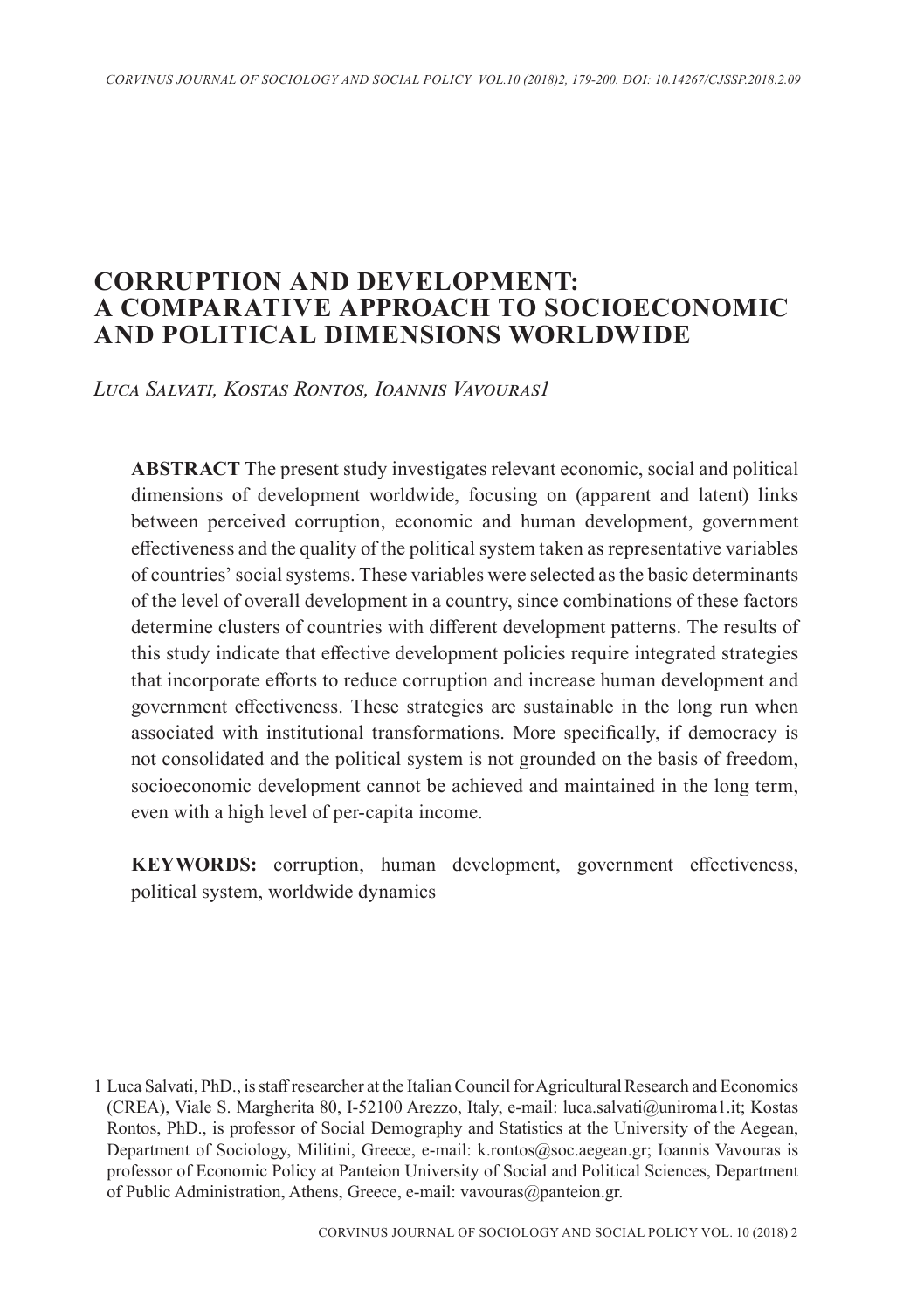## **INTRODUCTION**

Development has been mainly evaluated from an economic perspective, with social and institutional aspects being underestimated for several reasons, including the fact that the latter cannot be as easily measured as the former. Economic figures are assessed in almost all countries with comparable approaches and relatively simple and widely acceptable indexes such as income per capita, while the social and institutional aspects of human action can only be successfully expressed through more complicated procedures about which there is only partial agreement. However, positive and normative interest in the social and institutional dimensions of development remains high, as economic growth is recognized as a partial condition of the wealth of nations.

Wealth equality, a fair distribution of economic benefits, the effective reduction of corruption, good governance, better social security, high-quality health and education systems are relevant factors characterizing the level of overall development in modern societies. A higher level of governance, as it is usually perceived, through more effective government and high standards of political rights and democracy allow nations to satisfy social needs more efficiently, so that citizens may live in a comfortable, fair and secure sociopolitical environment. The recent worldwide economic crisis has proved that what often lies behind an economic crisis is a hidden social and institutional crisis. Economic development is not guaranteed in the long term unless it is associated with a high level of social and political development. The countries of the world affected more deeply by the economic crisis and sovereign debt crisis seem to be those in which the level of social and political development are moderate or even low. This statement is not surprising since social cohesion and democratic institutions help with discovering and implementing appropriate solutions for overcoming economic problems.

International agencies have recently developed methodologies for measuring variables that express the social and political dimensions (or aspects) of development. These empirical frameworks consider the overall development of countries as a multidimensional phenomenon associated with a variety of social, economic and institutional factors, including per-capita income, human development, government effectiveness, reduction of income (and wealth) inequalities, social transformations, reduced corruption and democratic political systems.

The objective of the present study is to investigate a broad range of factors (income per capita, human development, government effectiveness, political freedom in the forms of political rights and civil liberties, and corruption), intended as relevant indicators of the level of a country's development. Based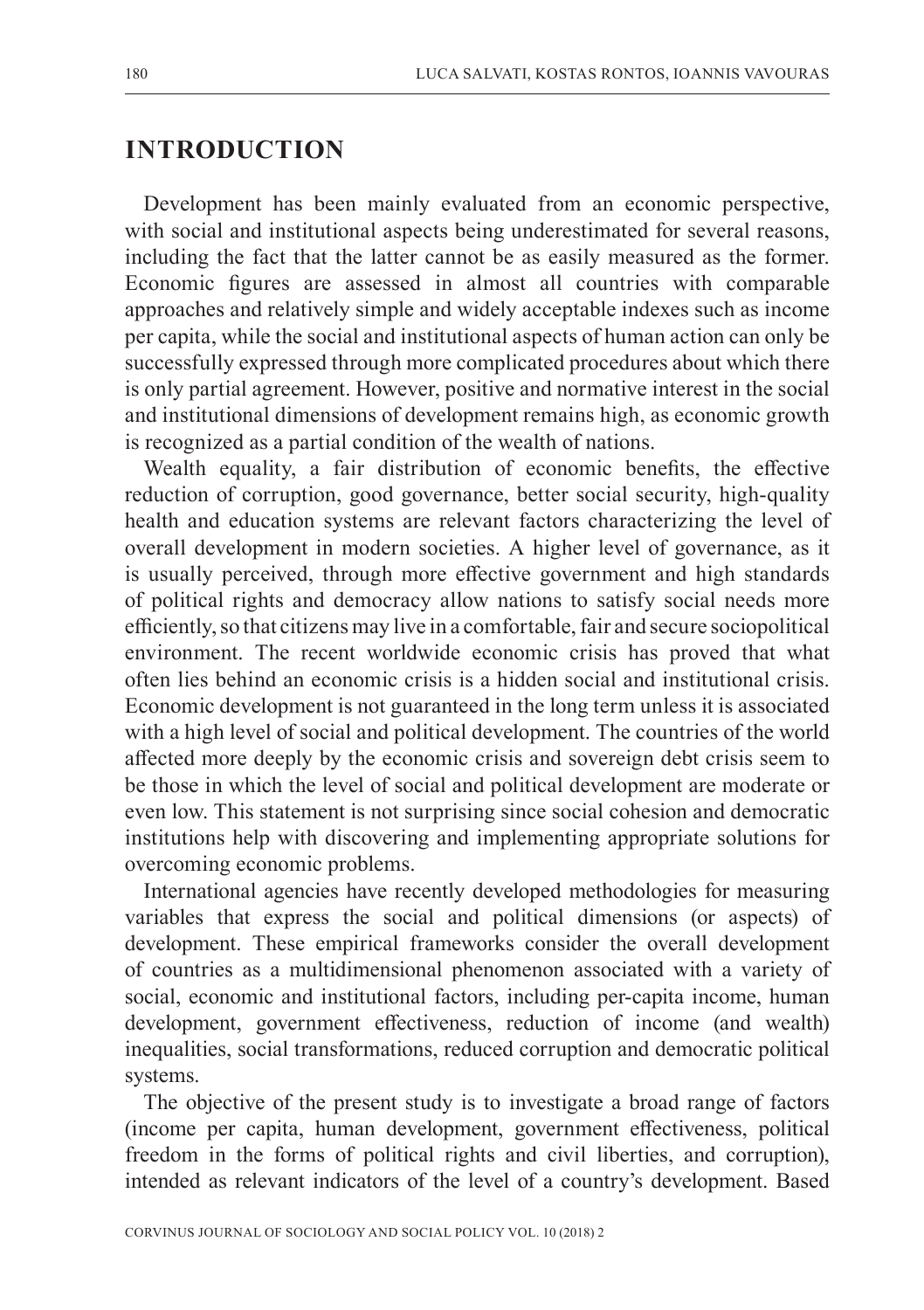on a preliminary investigation by Rontos et al. (2013), the present study focuses on the way multiple combinations of these factors determine distinct development patterns worldwide. Our analysis reveals that these factors are partly correlated, and inter-linkages are particularly important in determining the extent of the development of individual countries. Assuming that political rights and civil liberties represent the level of political development of countries, while the remaining variables represent the socioeconomic dimension of overall development, a multivariate strategy was implemented with the aim of (i) identifying relevant, latent components of development related to the factors described above, and (ii) profiling similarities among countries and homogeneous clusters across continents based on the adopted indicators.

## **EXPLORING MULTIPLE DIMENSIONS OF SOCIOECONOMIC DEVELOPMENT**

The most widely used indicator of level of economic development is real income per-capita. Although criticized as an inadequate proxy of the level of overall development – mainly as an inefficient measure of living standards and quality of life prevailing in a country – per-capita income is still recognized as the best single available measure of average level of economic development. The level of overall development is also associated with the degree of human development, widely considered a wider notion than economic development. Human development refers to the expansion of people's freedoms and capabilities to live their lives as they choose (UNDP 2009). Human development is both a process and an outcome. It not only involves the process through which human choices are enlarged, but it also focuses on the outcomes of the enlarged choices (UNDP 2002).

Overall development is also associated with the degree of government effectiveness. An effective public sector promotes all three dimensions of development. Kaufmann et al. (2009) define governance as "the traditions and institutions by which authority in a country is exercised. This includes the processes by which governments are selected, monitored and replaced; the capacity of the government to effectively formulate and implement sound policies; and the respect of citizens and the state for the institutions that govern economic and social interactions among them."

A strong connection also exists between the level of overall development and the quality of the political system. Underdevelopment is widely considered to be both a symptom and a cause of the malfunctioning of democratic institutions (Warren 2004). Moreover, democracy and consequent public accountability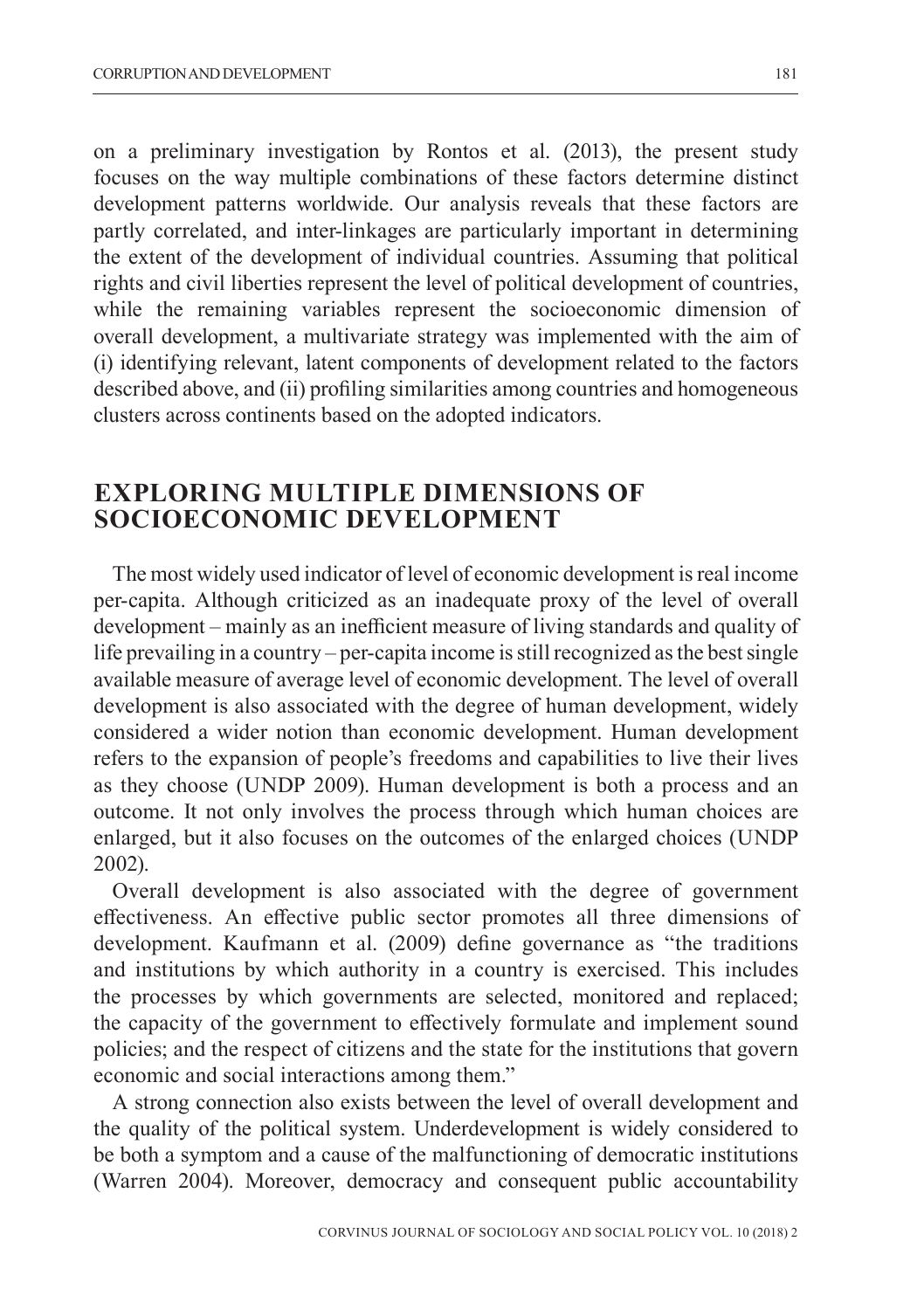reduce the costs of development. In a sense, the political system or the "political macrostructure" is responsible for determining the political motivation of all players in a state system. The reaction to these factors determines the behavior of state bureaucracy (Lederman et al. 2005). As a result, a highly developed and well-functioning democracy serves as a tool for increasing the level of overall development (Zhang et al. 2009). Similarly to the vision of political science, the new wave of institutional economics argues that institutions play a decisive role in sustainable development and growth, ultimately claiming that democracy stimulates growth in a direct (or indirect) way (e.g. Acemoglu et al. 2002).

A relevant variable associated with economic, social and institutional dimensions of development is the level of perceived (public-sector) corruption in a country, indicating the abuse of entrusted power for private gain. It has been acknowledged from the first stages of human civilization that whoever is in a position to exercise power may also be in a position to use their public office for individual benefit. Public-sector corruption is usually defined as the abuse of public power for private benefit (Tanzi 1998, 2000) or the abuse of public office for private gain (Martinez-Vazquez et al. 2007). Johnston (2001) has formulated an analysis of the concept and the various definitions of corruption. The World Bank has defined public sector corruption as the abuse of public authority for private interest (World Bank 1997). OECD defines public sector corruption as the misuse of public office, roles or resources for private benefit, material or otherwise (OECD 1996). While related to personal gain on some occasions, corruption can have several facets, such as bribery, embezzlement, fraud, extortion and nepotism (Amundsen 1999). Beneficiaries may include socalled third parties, namely family, friends or the political party to which the individual belongs. While corruption is seen as a "disease" inherent to public power and an indication of bad governance (Treisman 2000; Paldam 2002; de Vaal – Ebben 2011; Lalountas et al. 2011), the "grease theory" – which argues that corruption "lubricates the wheels" and fosters efficiency – might complicate these conclusions, proposing a more general view of the phenomenon which is widely diffused across all continents (Leff 1964; Huntington 1968; Lambsdorff 2007; Aidt 2009). Although corruption can be observed in both the private and the public sector, the vast bulk of economic literature examines only public sector corruption, for two main reasons. First, the phenomenon is mainly associated with the public sector, and second, widely accepted private-sector corruption indices have not yet been constructed, rendering the relevant empirical research extremely difficult.

Corruption is a complex and multidimensional phenomenon with several causes and effects and numerous associated factors. The most important of these are level of economic development, type of political authority, quality of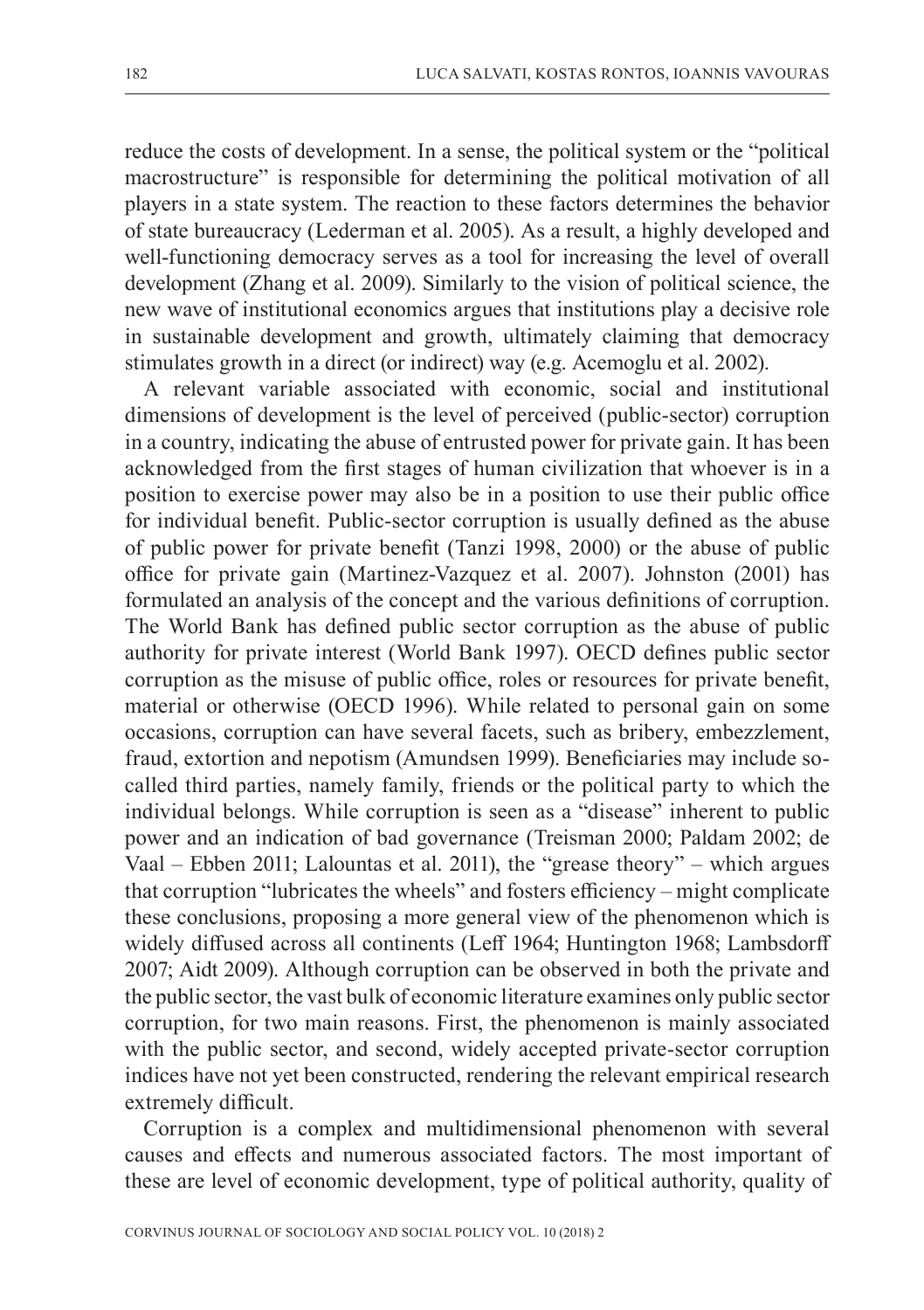institutional framework, effectiveness of justice system, degree of globalization, level of competition, structure and size of public sector, as well as cultural quality, geographical location and history. In summary, widespread corruption largely indicates the existence of institutional and political weaknesses as well as economic and social underdevelopment. Corruption has been accepted as the single most significant barrier to both democratization and economic development (Rose-Ackerman 1999; Sung 2002; Rontos et al. 2013).

### **DATA AND METHODOLOGY**

### *Data*

Our analysis is based on six variables made available for 167 countries, referring to the year 2010 with no missing data. In regard to the ensemble of indicators adopted in this study, more recent data sometimes replaced missing values for some of the 167 countries considered in the analysis. Variables were derived from official statistics and other reliable international data sources, as explained in the following sub-sections. The final data matrix prepared by the authors is available for further studies upon request.

#### **Corruption**

The corruption perceptions index (CPI), widely used in comparative investigations and provided annually by the nongovernmental organization Transparency International, was incorporated into this study with elementary country data referring to the year 2010. The CPI is a composite index based on a variety of data derived from 13 surveys carried out by 10 independent organizations that measure corruption on a scale from 0 to 10, where 0 represents the highest possible corruption level. High scores indicate a low perceived level of corruption in a given country. Despite the fact that the CPI is not the outcome of the objective quantitative measurement of corruption – representing the most relevant conceptual limitation of this indicator – it reveals how this phenomenon is perceived within local societies. The major strength of the CPI lies in the combination of multiple data sources in a single index, a fact that increases the reliability of each country's score (Lambsdorff 2006).<sup>2</sup>

<sup>2</sup> For an extended analysis and assessment of the various indicators of corruption, see mainly UNDP (2008).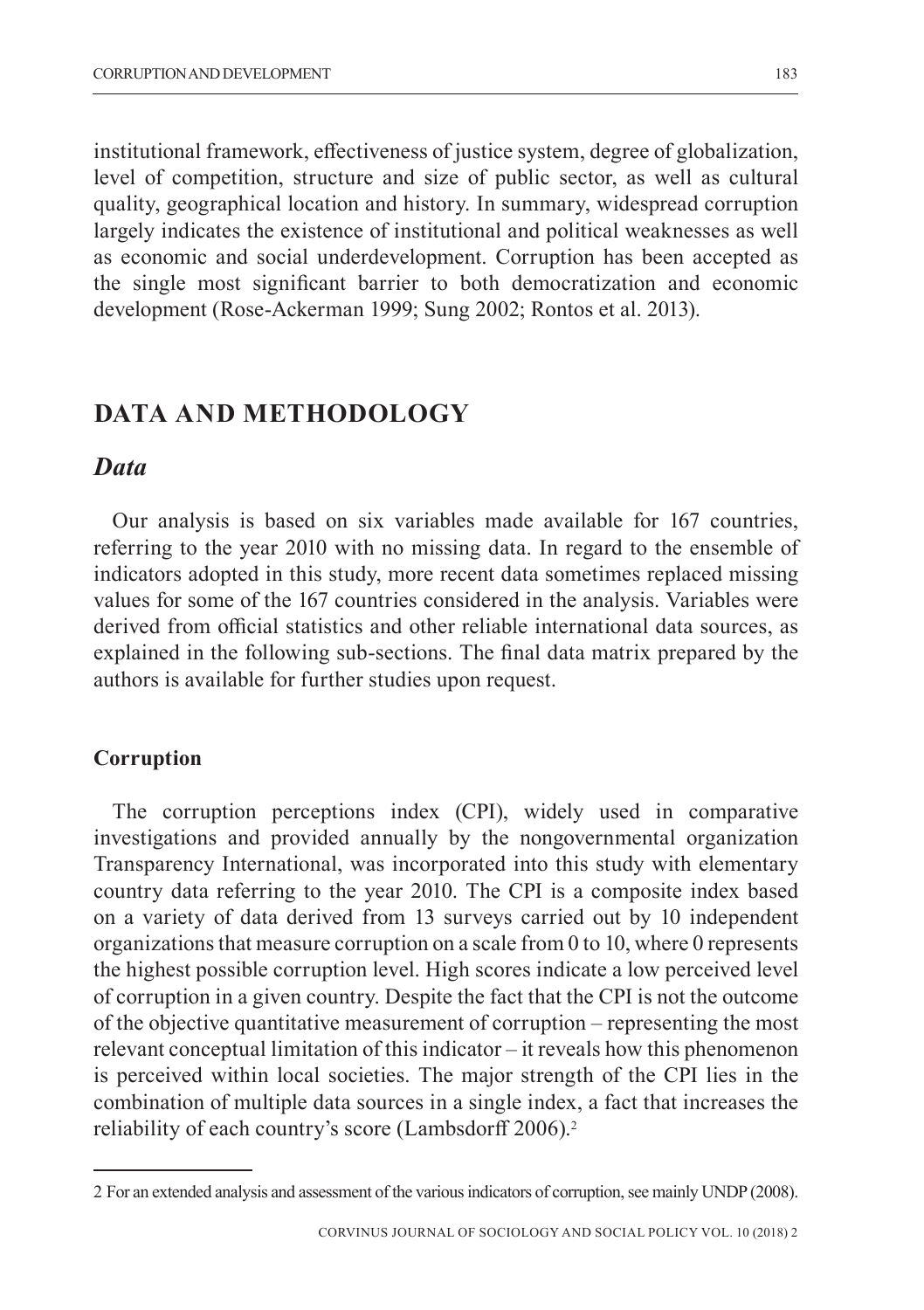#### **Per-capita income**

Per-capita Gross National Income in purchasing power parity or current international dollars  $(GNI_{p_{\text{c}},p_{\text{mp}}})$  is used to approximate the level of economic development in each country.  $GNI_{p_{\text{c},\text{non}}}$  is gross national income (GNI) converted to international dollars using purchasing power parity rates. An international dollar has the same purchasing power over GNI as a US dollar has in the United States.<sup>3</sup> GNI<sub>pc,ppp</sub> is a key indicator in economic analyses when the objective is to compare broad differences between countries in living standards since purchasing power parities take into account the relative cost of living in various countries. GNI<sub>pc,ppp</sub> is an indicator widely used in international comparisons of economic development (World Bank 2010a).

#### **Human development**

The Human Development Index (HDI) is a summary estimation of the level of human development based on non-income measures that integrates measures of life expectancy in birth, mean years of schooling, expected years of schooling and gross national income (GNI) per-capita. Estimated by the United Nations Development Program (UNDP), it measures the average achievements in a given country in three relevant dimensions of human development: a long and healthy life, access to knowledge, and a decent standard of living. Despite its inherent limitations, the index is a useful comparative measure of the level of human development. Based on the HDI, countries are classified into three categories: (i) high human development with  $HDI > 0.8$ , (ii) medium human development with  $0.5 \leq HDI \leq 0.8$ , and (iii) low human development with  $HDI \leq 0.5$ . The data used refer to the year 2010.

#### **Government effectiveness**

To express Government Effectiveness, the relevant World Bank government effectiveness indicator (GE) is used. This indicator is very useful because it aims at capturing the quality of public services provided, the quality of the civil service and its degree of independence from political pressure, the quality of policy formulation and implementation, and the credibility of the government's commitment to such policies. The aim of the indicator is therefore to capture

<sup>3</sup> See http://data.worldbank.org/indicator/NY.GNP.PCAP.PP.CD.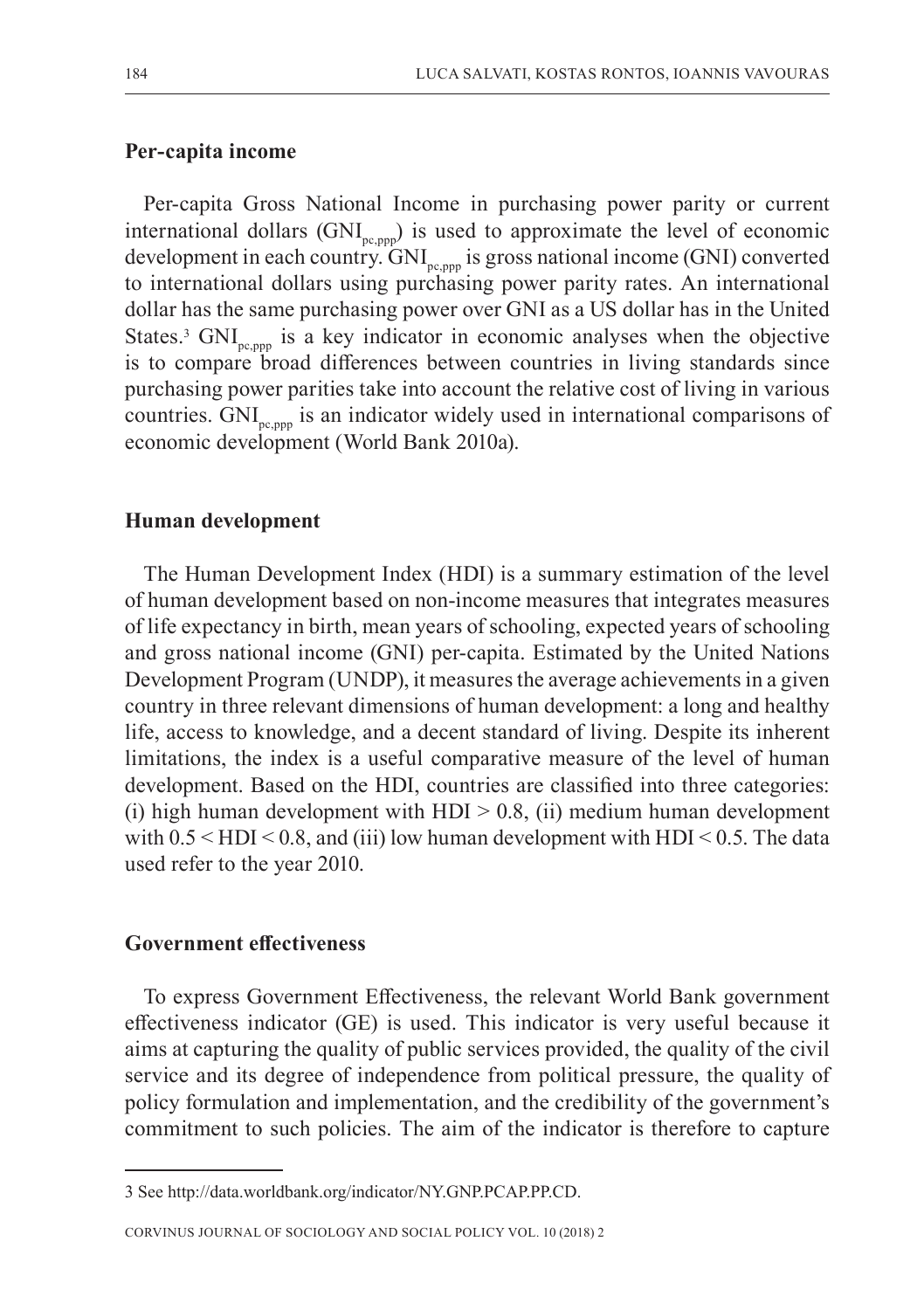the capacity of the public sector to implement sound policies. GE is one of the six indicators of broad dimensions of governance (the so-called worldwide governance indicators (WGI)) that have covered over 200 countries since 1996 and are produced by Kaufmann et al. (2010) and the World Bank (2010b). Values of GE range between -2.5 and 2.5. Actually, the variable has been standardized (with mean 0 and standard deviation 1), so that cross-country- and time-related differences in the measurement scale are avoided. Higher values correspond to better governance. This indicator assesses subjective perceptions regarding government effectiveness and is not the outcome of quantitative measurement.

#### **Political rights**

The "political rights" index (PR) provided by the organization Freedom House (2010) integrates three indicators; namely, electoral process, political pluralism, and participation/functioning of government. The index is estimated by the Freedom House organization (2013). The PR index ranges from 1 (a very free country) to 7 (a country which is not free). According to the PR index, countries are characterized as Free (F) if they score 1.0-2.5 on the 1-7 scale, Partly Free (PF) if they score 3.0-5.0 on the 1-7 scale, and Not Free (NF) if they score 5.5-7.0 on the 1-7 scale.

#### **Civil liberties**

The "Civil Liberties" index (CL) is estimated by the Freedom House organization (2013)4 and is based on the evaluation of four partial indicators, namely, freedom of expression and belief, associational and organizational rights, rule of law, personal autonomy, and individual rights. According to the CL index, countries are characterized as free (F) if they score 1.0-2.5 on the 1-7 scale, partly free (PF) if they score 3.0-5.0 on the 1-7 scale, and not free (NF) if they score 5.5-7.0 on the 1-7 scale.

<sup>4</sup> For more details, see Methodological Summary, Freedom House (2013).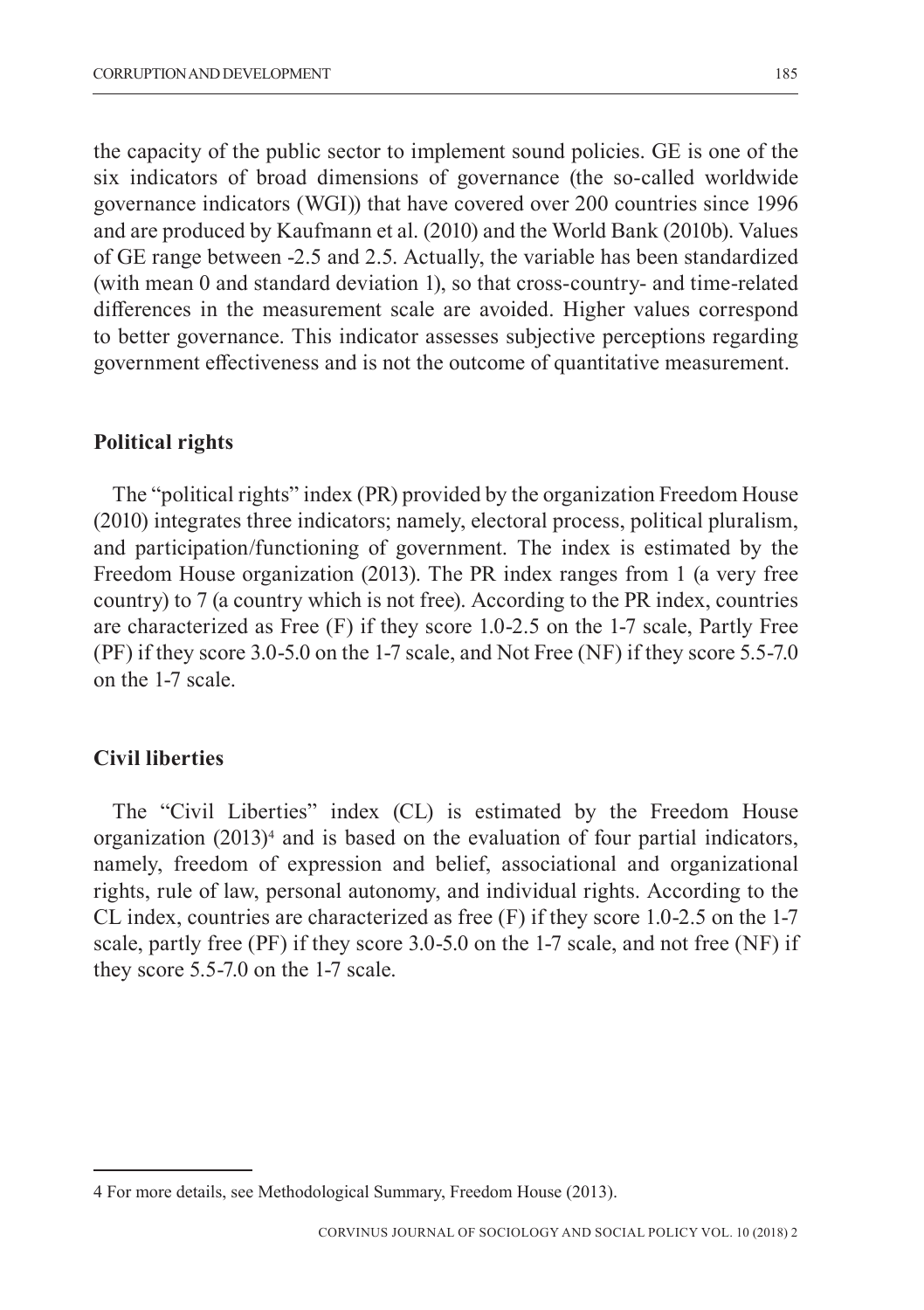# *Methodology*

The collected variables were standardized prior to analysis. A three-step multivariate strategy based on a pair-wise Spearman non-parametric rank correlation analysis, a Principal Component Analysis (PCA), and a nonhierarchical Cluster Analysis (CA) was developed with the aim of characterizing the socioeconomic and political system of each country according to the selected economic and non-economic features that describe the level of overall development in each country. Multivariate analysis allows for a comprehensive classification of countries based on partly redundant input variables (e.g. Salvati 2013; Pili et al. 2017; Duvernoy et al. 2018).

#### **Non-parametric correlations**

A pairwise Spearman non-parametric co-graduation analysis was carried out separately for each variable to test if significant correlations exist over the whole ensemble of countries ( $n = 167$ ). Significant correlations at  $p \le 0.001$ were identified after Bonferroni's correction for multiple comparisons (Zitti et al. 2015). A non-parametric analysis was preferred to a classical parametric analysis (e.g. using Pearson correlation coefficients) with the aim of detecting both linear and non-linear significant pairwise relationships between variables, without stringent requisites about normality (Rontos et al. 2016).

#### **Principal Component Analysis**

A PCA was undertaken on the six variables available for the investigated countries in order to extract and summarize the latent factors describing the socioeconomic context and the possible relationships with corruption and to complement the results obtained from the non-parametric Spearman correlation analysis. As the PCA was based on the correlation matrix, the number of significant axes (m) was chosen by retaining the components with eigenvalue > 1. Outputs of the PCA include eigenvalues of the main components, variable loadings, and country scores.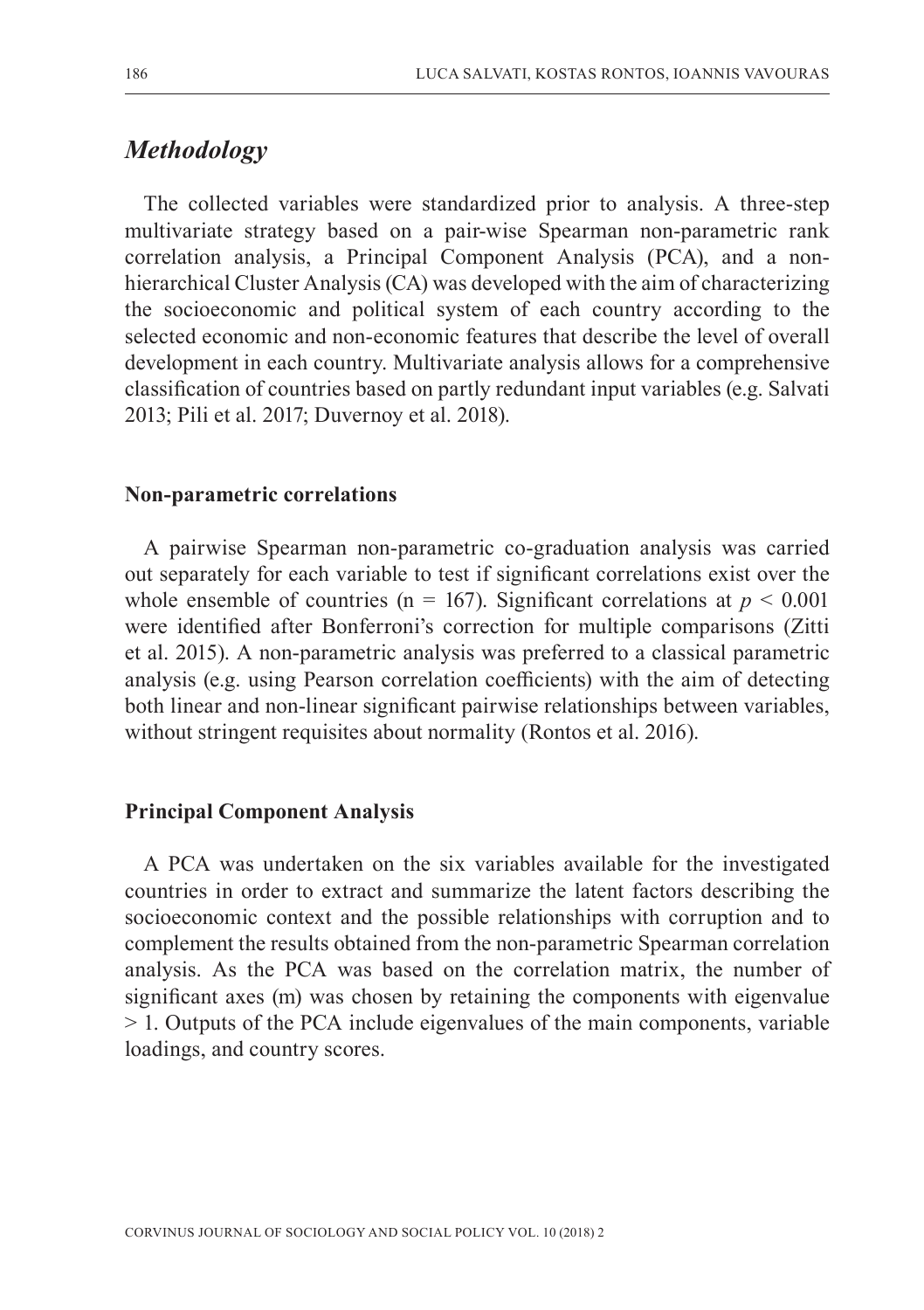#### **K-means Clustering**

Non-hierarchical *k*-means clustering was carried out with the aim of separating countries into a few groups with homogeneous socioeconomic and political patterns and corruption levels. The best partition (i.e. the optimal number of clusters for group separation) was chosen according to the Cubic Clustering Criterion that works through maximizing the proportion of within-group variance to betweengroup variance. Outputs of the CA include the average of each of the six considered variables by cluster, together with cluster membership and the multivariate distance from the centroid of each cluster by country. An Analysis of Variance (ANOVA) was finally used to identify which variables contribute most to the cluster differentiation.

### **RESULTS**

### *Non-parametric correlations*

Pairwise Spearman co-graduation analysis indicates the existence of important relationships among the considered variables (Table 1). The CPI was correlated to all the remaining variables, increasing with GE, GNI and HDI and decreasing with CL and PR. The highest correlation coefficient was found for the relationship between GNI and HDI, possibly indicating that gross national income can be considered a proxy for the level of socioeconomic development in the countries investigated in the present study. While being positively correlated to CL, PR was negatively associated with GE. Finally, GE was negatively correlated to CL. In general, the relationships between the above variables are the ones postulated by relevant theory.

*Table 1 Pairwise Spearman non-parametric correlation analysis between the variables investigated in each country (bold indicates significant correlations at p < 0.001 after Bonferroni's correction for multiple comparisons).*

| Variable   | PR GNI HDI GE |                                |                       | - CL          |
|------------|---------------|--------------------------------|-----------------------|---------------|
| CPI.       |               | $-0.66$ 0.75 0.75 0.92 $-0.70$ |                       |               |
| <b>PR</b>  |               | $-0.46$ $-0.56$ $-0.65$ 0.94   |                       |               |
| <b>GNI</b> |               |                                | $0.95$ $0.80$ $-0.52$ |               |
| <b>HDI</b> |               |                                |                       | $0.83 - 0.61$ |
| GE         |               |                                |                       | $-0.70$       |

*Source: Authors' elaboration using survey dataset, various statistical sources; see Section 3.1.*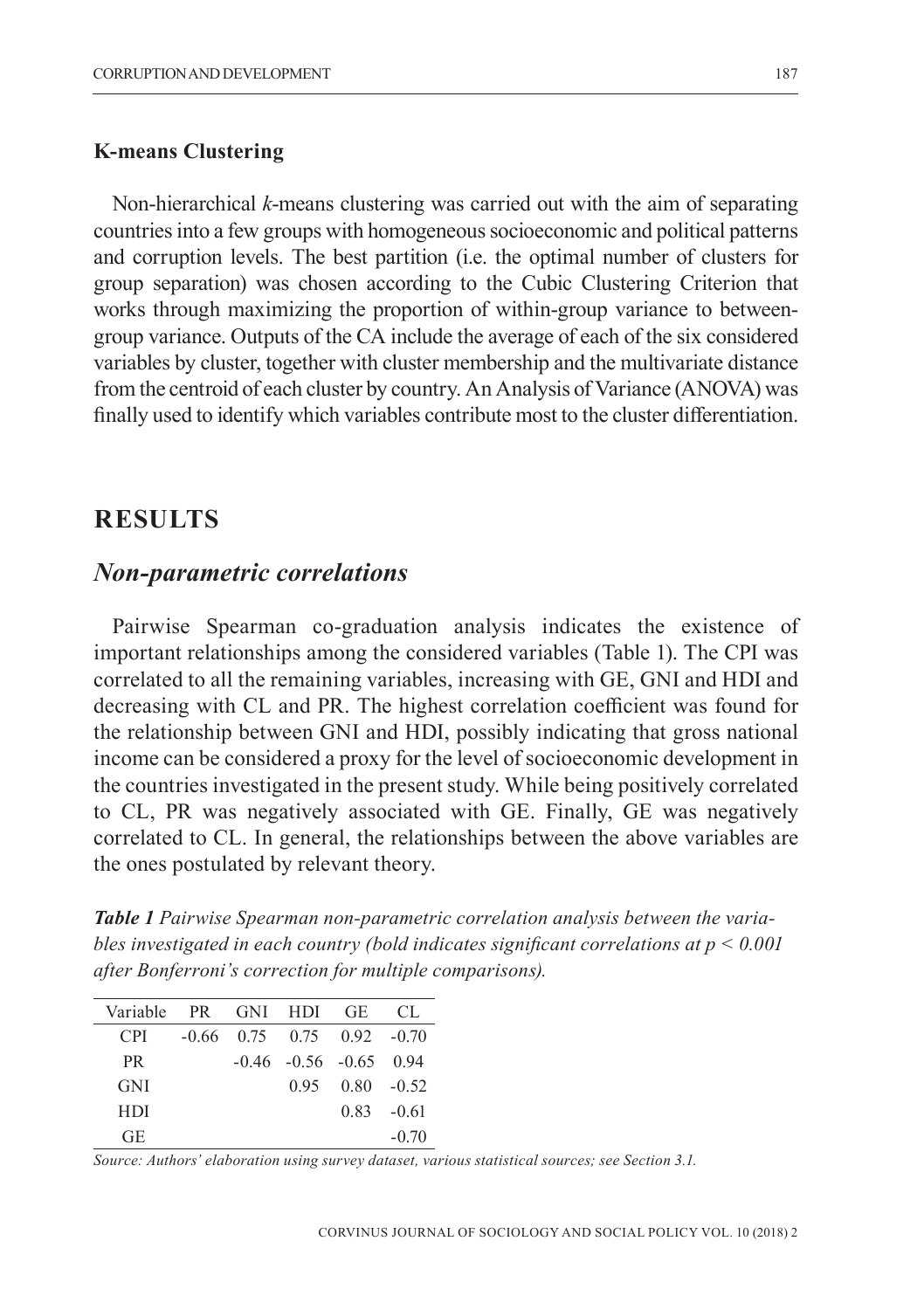## *Principal Component Analysis*

PCA extracted two relevant axes, accounting respectively for 73.6% and 16.8% of total variance with a cumulated variance explained by the two main axes of more than 90% (Table 2). All variables were found to be associated with factor 1 (PR and CL with positive loadings, the remaining four with negative loadings) which indicates an axis of economic development together with increasing corruption level. However, the highest contributions to the axis are from GE, CPI and HDI. Factor 2 is negatively associated with civil liberties and political rights, possibly indicating that the cultural and institutional factors influencing these variables are only partly correlated to the level of socioeconomic development in a country.

*Table 2 Summary results of the Principal Component Analysis applied to the matrix composed of countries (by row) and the six investigated variables (by column)*

| Variable   |                        | Component loadings | Contribution    |                 |  |
|------------|------------------------|--------------------|-----------------|-----------------|--|
|            | PC 1                   | PC <sub>2</sub>    | PC <sub>1</sub> | PC <sub>2</sub> |  |
| <b>CPI</b> | $-0.92$                | $-0.19$            | 0.19            | 0.03            |  |
| <b>PR</b>  | 0.76                   | $-0.62$            | 0.13            | 0.38            |  |
| <b>GNI</b> | $-0.82$                | $-0.48$            | 0.15            | 0.22            |  |
| HDI        | $-0.85$                | $-0.25$            | 0.16            | 0.06            |  |
| <b>GE</b>  | $-0.95$                | $-0.14$            | 0.21            | 0.02            |  |
| CL.        | 0.82                   | $-0.54$            | 0.15            | 0.28            |  |
|            | Variance $(\% )$       |                    | 73.6            | -               |  |
|            | Cumulated variance (%) |                    | 16.8            | 90.4            |  |

*Source: Authors' elaboration using survey dataset, various statistical sources; See section 3.1.*

Table 3 reports the countries' scores for the two main components. Developed countries with consolidated democracies had negative scores on both the first and second axes while economically-disadvantaged and poor countries with very unstable political systems are clustered along the positive side of the first and second axes.

| Country          | PC1  | PC <sub>2</sub> | Country | PC1     | PC <sub>2</sub> | Country | PC1     | PC <sub>2</sub> |
|------------------|------|-----------------|---------|---------|-----------------|---------|---------|-----------------|
| Afghanistan 1.52 |      | $-0.33$         | Germany |         | $-1.74 - 0.24$  | Nigeria | 0.99    | 0.31            |
| Albania          | 0.04 | 0.39            | Ghana   | $-0.06$ | 1.66            | Norway  | $-2.14$ | $-1.00$         |
| Algeria          | 0.65 | $-0.93$         | Greece  | $-0.80$ | 0.37            | Oman    | $-0.06$ | $-1.86$         |

*Table 3 Component scores for each country for the two principal components*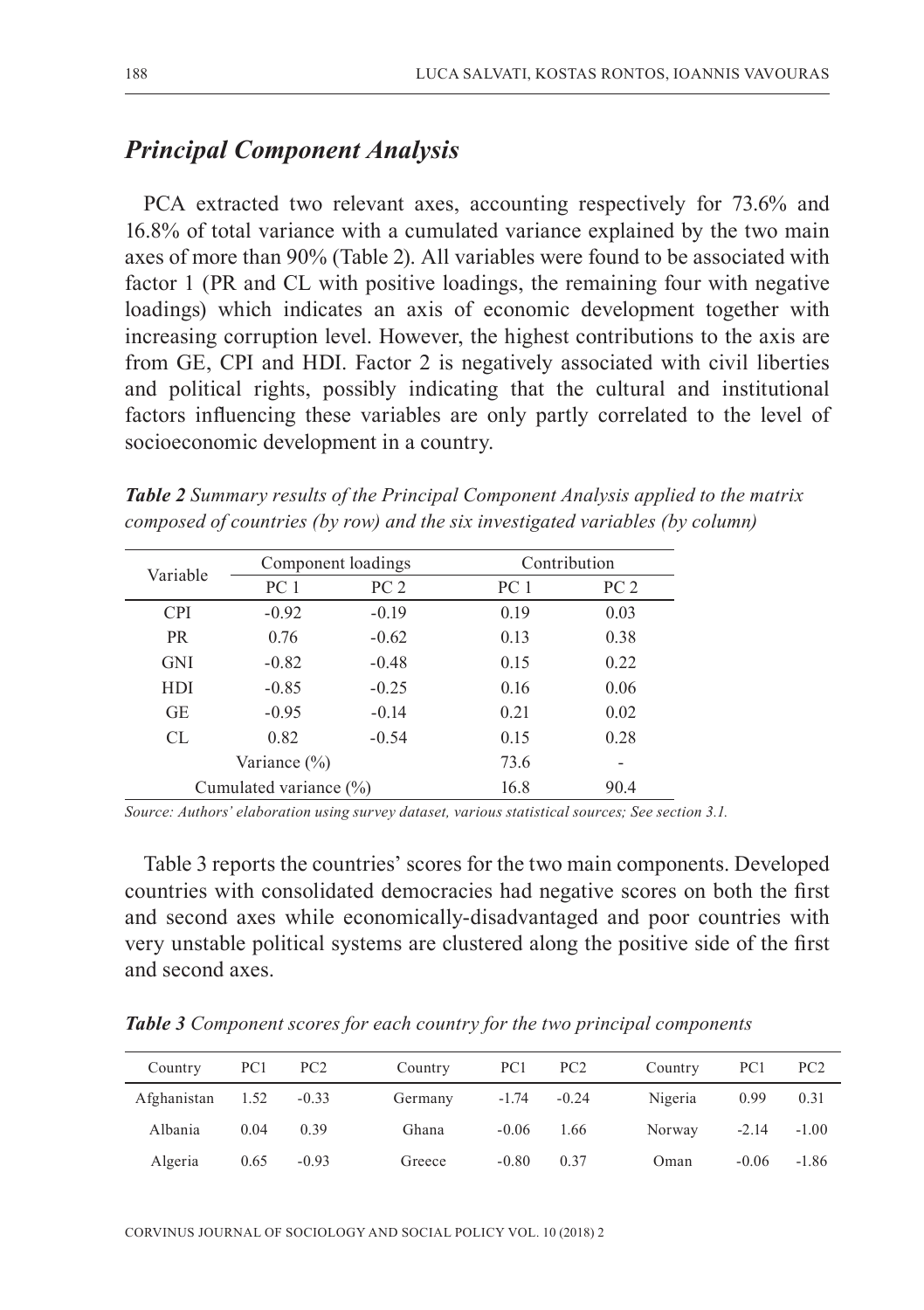| Angola                    | 1.14    | $-0.37$ | Guatemala     | 0.56    | 0.22    | Pakistan                 | 0.87    | 0.16    |
|---------------------------|---------|---------|---------------|---------|---------|--------------------------|---------|---------|
| Argentina                 | $-0.26$ | 0.72    | Guinea        | 1.53    | $-0.65$ | Panama                   | $-0.43$ | 1.01    |
| Armenia                   | 0.50    | $-0.61$ | Guinea-Bissau | 1.03    | 0.78    | Papua New<br>Guinea      | 0.72    | 0.85    |
| Australia                 | $-1.89$ | $-0.34$ | Guyana        | 0.17    | 1.02    | Paraguay                 | 0.42    | 0.79    |
| Austria                   | $-1.81$ | $-0.31$ | Haiti         | 1.14    | 0.42    | Peru                     | $-0.07$ | 0.65    |
| Azerbaijan                | 0.74    | $-0.89$ | Honduras      | 0.59    | 0.24    | Philippines              | 0.33    | 0.43    |
| Bahrain                   | $-0.08$ | $-1.83$ | Hong Kong     | $-1.50$ | $-2.04$ | Poland                   | $-0.96$ | 0.82    |
| Bangladesh                | 0.71    | 0.79    | Hungary       | $-0.91$ | 0.86    | Portugal                 | $-1.17$ | 0.55    |
| Barbados                  | $-1.34$ | 0.54    | Iceland       | $-1.69$ | $-0.01$ | Qatar                    | $-1.13$ | $-3.86$ |
| <b>Belarus</b>            | 0.88    | $-1.65$ | India         | 0.18    | 1.07    | Romania                  | $-0.33$ | 0.69    |
| Belgium                   | $-1.65$ | $-0.16$ | Indonesia     | 0.18    | 1.02    | Russia                   | 0.50    | $-1.31$ |
| Benin                     | 0.38    | 1.71    | Iran          | 0.76    | $-1.30$ | Rwanda                   | 0.81    | $-0.51$ |
| Bhutan                    | 0.19    | $-0.42$ | Iraq          | 1.16    | $-0.41$ | Samoa                    | $-0.17$ | 1.08    |
| <b>Bolivia</b>            | 0.26    | 0.69    | Ireland       | $-1.64$ | $-0.08$ | Sao Tome and<br>Principe | 0.30    | 1.59    |
| Bosnia<br>Herzegovina     | 0.24    | 0.17    | Israel        | $-1.22$ | 0.07    | Saudi Arabia             | 0.29    | $-2.32$ |
| Botswana                  | $-0.43$ | 0.35    | Italy         | $-0.89$ | 0.20    | Senegal                  | 0.52    | 1.05    |
| Brazil                    | $-0.27$ | 0.85    | Jamaica       | $-0.12$ | 0.66    | Serbia                   | $-0.26$ | 0.82    |
| Brunei                    | $-0.59$ | $-2.85$ | Japan         | $-1.54$ | $-0.40$ | Seychelles               | $-0.42$ | $-0.29$ |
| Bulgaria                  | $-0.33$ | 0.72    | Jordan        | 0.36    | $-1.11$ | Sierra Leone             | 0.87    | 1.40    |
| Burkina Faso              | 0.83    | 0.67    | Kazakhstan    | 0.51    | $-1.11$ | Singapore                | $-1.57$ | $-3.05$ |
| Burundi                   | 1.22    | 0.58    | Kenya         | 0.74    | 0.48    | Slovakia                 | $-0.95$ | 0.78    |
| Cambodia                  | 1.06    | $-0.39$ | Kiribati      | $-0.01$ | 1.98    | Slovenia                 | $-1.31$ | 0.35    |
| Cameroon                  | 1.21    | $-0.64$ | Korea (South) | $-1.18$ | 0.03    | Solomon<br>Islands       | 0.65    | 0.76    |
| Canada                    | $-1.91$ | $-0.39$ | Kuwait        | $-0.54$ | $-1.77$ | South Africa             | $-0.29$ | 0.90    |
| Cape Verde                | $-0.32$ | 1.77    | Kyrgyzstan    | 0.92    | $-0.54$ | Spain                    | $-1.32$ | 0.24    |
| Cent. African<br>Republic | 1.31    | 0.27    | Laos          | 1.26    | $-0.98$ | Sri Lanka                | 0.31    | $-0.03$ |
| Chad                      | 1.65    | $-0.56$ | Latvia        | $-0.74$ | 0.72    | Sudan                    | 1.64    | $-1.00$ |
| Chile                     | $-1.19$ | 0.73    | Lebanon       | 0.23    | $-0.27$ | Swaziland                | 0.92    | $-0.93$ |
| China                     | 0.65    | -1.64   | Lesotho       | 0.44    | 0.99    | Sweden                   | -1.99   | $-0.48$ |
| Colombia                  | 0.06    | 0.04    | Liberia       | 0.91    | 1.05    | Switzerland              | $-2.04$ | $-0.72$ |
| Comoros                   | 1.01    | 1.06    | Libya         | 0.97    | $-2.04$ | Syria                    | 0.98    | $-1.31$ |
| $Congo -$<br>Brazzaville  | 1.39    | $-0.04$ | Lithuania     | $-0.91$ | 0.89    | Tajikistan               | 0.98    | $-0.50$ |
| Costa Rica                | $-0.70$ | 1.22    | Luxembourg    | $-2.07$ | $-0.98$ | Tanzania                 | 0.62    | 0.79    |
| Cote d'Ivoire             | 1.29    | $-0.16$ | Madagascar    | 0.95    | $-0.05$ | Thailand                 | 0.28    | $-0.47$ |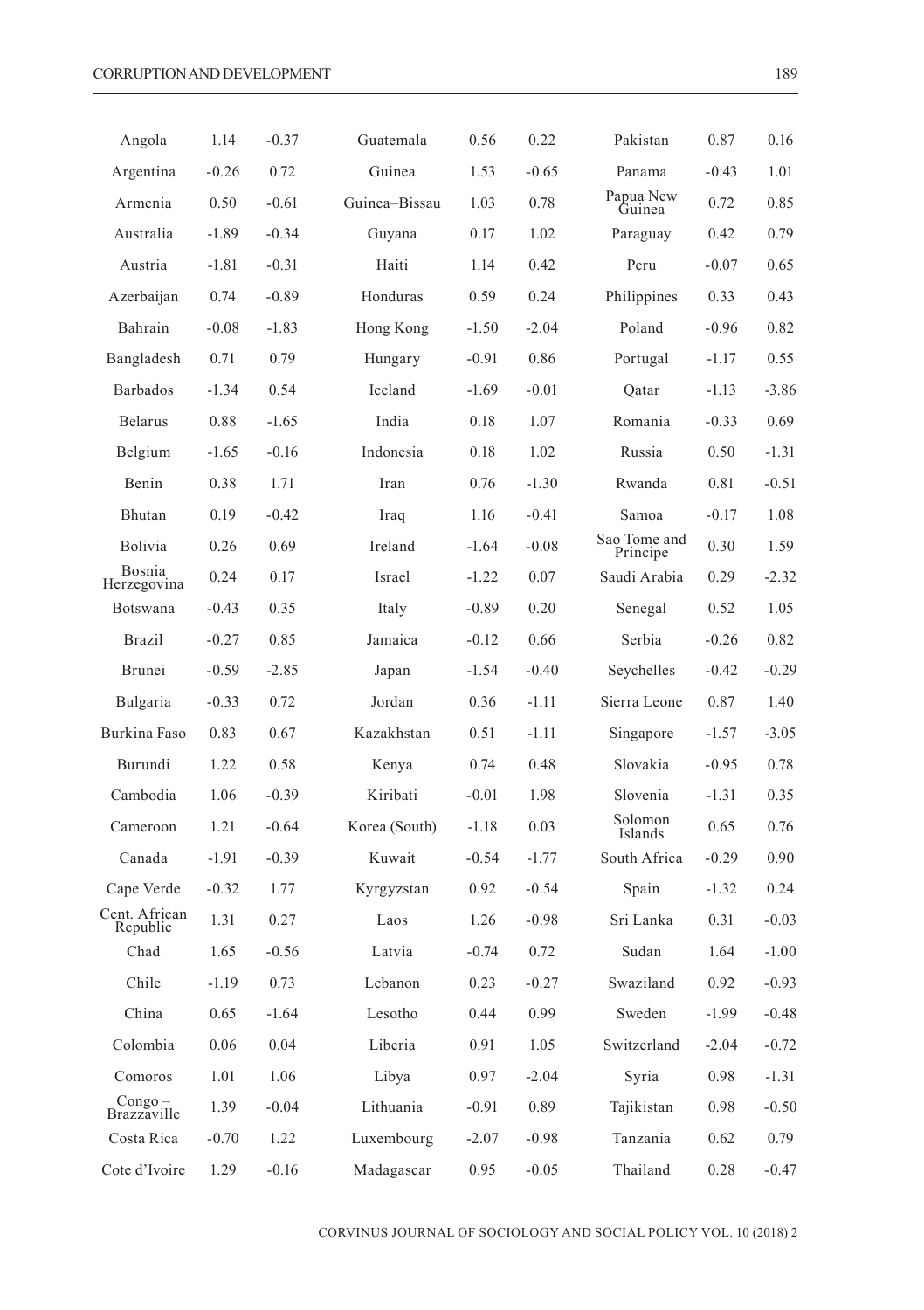| Croatia               | $-0.69$ | 0.68    | Malawi      | 0.63    | 0.81    | Togo                    | 1.07    | 0.41    |
|-----------------------|---------|---------|-------------|---------|---------|-------------------------|---------|---------|
| Cyprus                | $-1.41$ | 0.22    | Malaysia    | $-0.28$ | $-0.69$ | Tonga                   | 0.33    | 0.02    |
| Czech<br>Republic     | $-1.07$ | 0.64    | Maldives    | 0.33    | 0.30    | Trinidad and<br>Tobago  | $-0.51$ | 0.36    |
| Denmark               | $-1.94$ | $-0.47$ | Mali        | 0.66    | 1.58    | Tunisia                 | 0.41    | $-1.48$ |
| Djibouti              | 1.00    | $-0.06$ | Malta       | $-1.17$ | 0.55    | Turkey                  | $-0.25$ | 0.05    |
| Dominica              | $-0.76$ | 1.19    | Mauritania  | 1.13    | $-0.31$ | Turkmenistan            | 1.32    | $-1.53$ |
| Dominican<br>Republic | 0.01    | 1.11    | Mauritius   | $-0.72$ | 0.79    | Uganda                  | 0.86    | 0.26    |
| Ecuador               | 0.24    | 0.56    | Mexico      | $-0.22$ | 0.41    | Ukraine                 | 0.17    | 0.92    |
| Egypt                 | 0.68    | $-0.83$ | Moldova     | 0.43    | 0.46    | United Arab<br>Emirates | $-0.62$ | $-2.83$ |
| El Salvador           | $-0.04$ | 0.77    | Mongolia    | 0.14    | 1.36    | United<br>Kingdom       | $-1.64$ | $-0.09$ |
| Equatorial<br>Guinea  | 1.30    | $-1.78$ | Montenegro  | $-0.27$ | 0.43    | <b>United States</b>    | $-1.75$ | $-0.44$ |
| Eritrea               | 1.63    | $-0.96$ | Morocco     | 0.50    | $-0.17$ | Uruguay                 | $-1.01$ | 0.91    |
| Estonia               | $-1.22$ | 0.61    | Mozambique  | 0.77    | 1.00    | Uzbekistan              | 1.25    | $-1.44$ |
| Ethiopia              | 0.99    | 0.03    | Namibia     | $-0.19$ | 1.06    | Vanuatu                 | 0.01    | 1.26    |
| Finland               | $-1.98$ | $-0.39$ | Nepal       | 0.84    | 0.59    | Venezuela               | 0.56    | $-0.37$ |
| France                | $-1.54$ | 0.00    | Netherlands | $-1.92$ | $-0.47$ | Vietnam                 | 0.87    | $-0.94$ |
| Gabon                 | 0.69    | $-1.00$ | New Zealand | $-1.84$ | $-0.14$ | Yemen                   | 1.15    | $-0.30$ |
| Gambia                | 0.94    | $-0.08$ | Nicaragua   | 0.69    | 0.36    | Zambia                  | 0.72    | 0.85    |
| Georgia               | 0.11    | $-0.20$ | Niger       | 1.06    | 0.50    |                         |         |         |

*Source: Authors' elaboration using survey dataset, various statistical sources; See section 3.1.*

## *K-means clustering*

Cluster analysis identified four homogeneous groups of countries (Table 4). Two groups include highly developed countries. The full list of countries according to the cluster membership is shown in Table 5. The greatest dissimilarities exist between rich non-European countries and economicallydisadvantaged countries, and between economically-disadvantaged countries and emerging countries. A considerable distance exists also between developed European countries and disadvantaged countries. A non-parametric analysis of variance identifies variables used in k-means clustering that differ significantly across the clusters (Table 5). The variables contributing the most to cluster differentiation are GNI, GE and CL.

The cluster with the highest number of countries  $(n = 90)$  includes the economically disadvantaged and poor countries in Africa, Asia and Latin America with the lowest CPI score (indicating the highest level of corruption)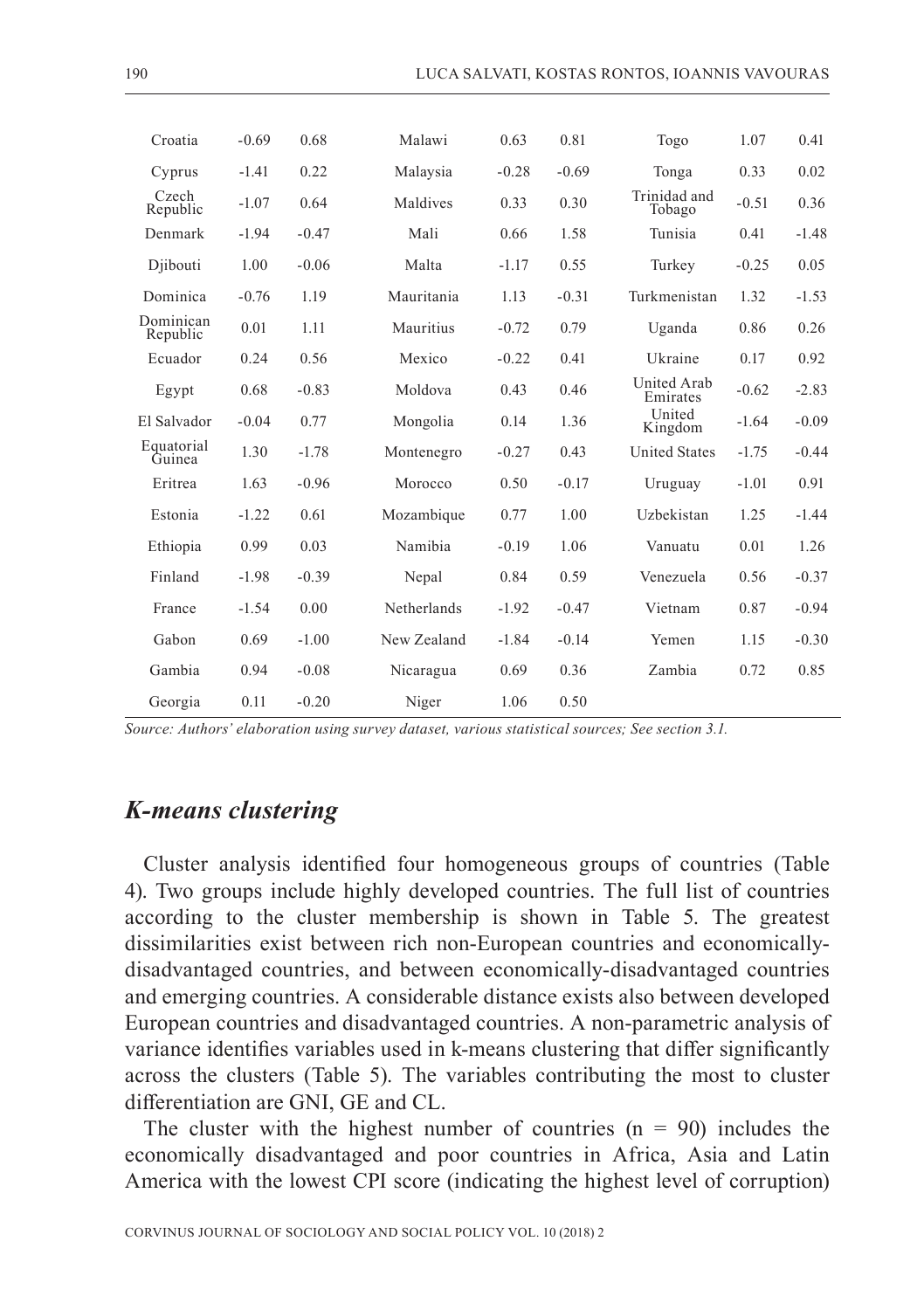and the highest PR and CL scores (indicating the lowest political rights and civil liberties observed across the selected countries). Per capita GNI is less than 4,000 international dollars per year and HDI is the lowest among clusters, together with a low GE. Examples of countries belonging to this cluster are Cape Verde, Congo, Guyana, Honduras, Kiribati, Pakistan, Samoa and Uzbekistan.

| Cluster                                                                  | #  | CPI  | PR     | GNI   | HDI  | GE      | CL.  |
|--------------------------------------------------------------------------|----|------|--------|-------|------|---------|------|
| Developed/consolidated countries, mainly<br>European Union countries (1) | 24 | 7.25 | 1.21   | 33427 | 0.88 | 1.42    | 1.38 |
| Affluent countries, mainly non-European<br>Union countries (3)           | 10 | 7.46 | 3.60   | 54718 | 0.86 | 1.35    | 2.90 |
| Emerging countries (2)                                                   | 43 | 4.21 | 2.93   | 16214 | 0.76 | 0.21    | 2.73 |
| Disadvantaged countries (4)                                              | 90 | 2.80 | 4.32   | 3607  | 0.54 | $-0.63$ | 4.06 |
| Kruskal-Wallis test (p level, $* p < 0.05$ , $** p$<br>${}_{\leq 0.015}$ |    | *    | $\ast$ | **    | *    | **      | **   |

*Table 4 Results of k-means clustering: average value by variable and group*

*Note: The number in parenthesis indicates cluster label, as reported in Table 5. Kruskal-Wallis non-parametric analysis of variance was run to identify significant differences in the statistical distribution of each of the six variables among clusters.*

*Source: Authors' elaboration using survey dataset, various statistical sources, see Section 3.1.*

A total of 43 countries were classified as emerging countries with a considerably higher economic level and higher social and political development compared to the previous cluster, but unstable political systems and the worst government effectiveness. CPI average score is moderately low, indicating quite strong perceptions of level of corruption together with relatively high PR and CL scores, indicating a modest level of political rights and civil liberties. On average, per-capita GNI is higher than 15,000 international dollars per year with an intermediate score for the level of human development. Examples of countries belonging to this cluster are Argentina, Bahrain, Chile, Brazil, China, India, Mexico, Russia and Saudi Arabia.

Only ten countries were classified as affluent countries with high levels of economic development (the highest GNI per-capita; on average, 54,718 international dollars) relatively high government effectiveness and a fairly good level of human development. However, in some of these countries both PR and CL are relatively high, suggesting heterogeneity in the political systems of the two sub-classes participating in the cluster, i.e. (i) high-income and firmly democratic countries (United States, Luxembourg, Switzerland and Norway), and (ii) high-income and partly free (Hong Kong, Kuwait and Singapore) or not free countries (United Arab Emirates, Brunei, and Qatar). Interestingly, the CPI average score is the highest observed in the first sub-class (8.0), indicating low or very low levels of corruption. In the second sub-class, the related countries are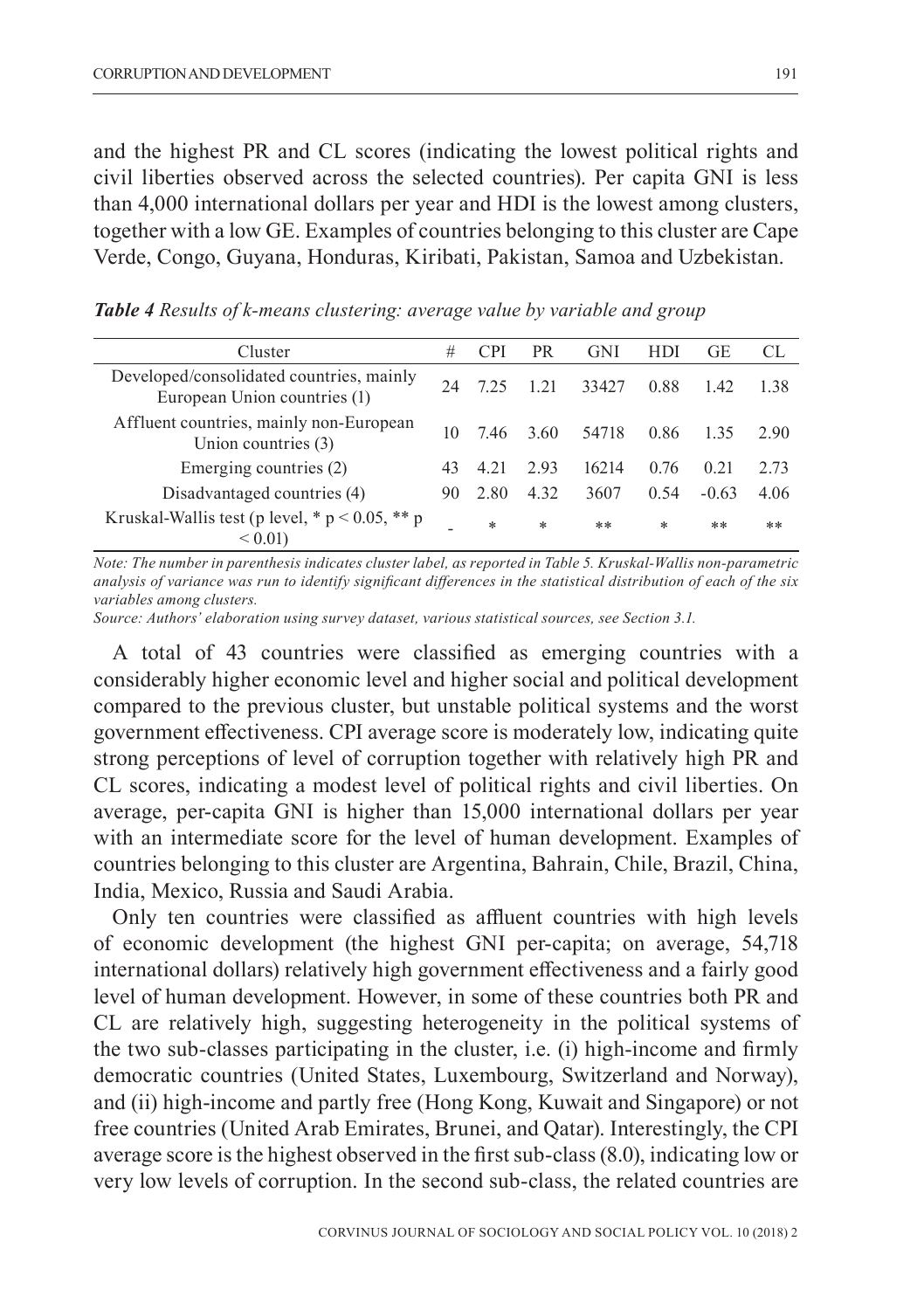associated with higher levels of corruption (6.5) than the first, with the exception of Singapore (9.3), which is considered one of the least corrupted countries in the world.

Finally, 24 countries were classified as developed and consolidated democracies, located mainly in the European Union with high economic and social development and the highest HDI, on average. PR and CL both reach the highest score, indicating the highest level of political rights and civil liberties. The CPI average score is similar to that observed for the affluent, mainly non-European Union countries and indicates a low corruption level with the highest government effectiveness among the clusters. Examples of countries belonging to this cluster are Australia, Austria, Belgium, Canada, Finland, Greece, Israel, Italy, Japan, Netherlands, New Zealand, Spain, Sweden, United Kingdom, France, Germany and Denmark.

|                      |                | Cluster  |               |                | Cluster  |                   | Cluster        |          |
|----------------------|----------------|----------|---------------|----------------|----------|-------------------|----------------|----------|
| Country              | #              | Distance | Country       | #              | Distance | Country           | #              | Distance |
| Afghanistan          | $\overline{4}$ | 1.1      | Germany       | $\mathbf{1}$   | 1.8      | Nigeria           | $\overline{4}$ | 0.6      |
| Albania              | $\overline{4}$ | 2.0      | Ghana         | $\overline{4}$ | 0.8      | Norway            | 3              | 1.3      |
| Algeria              | $\overline{4}$ | 1.8      | Greece        | $\mathbf{1}$   | 2.5      | Oman              | 1              | 3.3      |
| Angola               | $\overline{4}$ | 0.6      | Guatemala     | $\overline{4}$ | 0.4      | Pakistan          | $\overline{4}$ | 0.3      |
| Argentina            | 2              | 0.4      | Guinea        | 4              | 1.1      | Panama            | 2              | 1.4      |
| Armenia              | $\overline{4}$ | 0.8      | Guinea-Bissau | $\overline{4}$ | 1.0      | Papua New Guinea  | $\overline{4}$ | 0.5      |
| Australia            | $\mathbf{1}$   | 1.3      | Guyana        | 4              | 0.1      | Paraguay          | $\overline{4}$ | 0.6      |
| Austria              | 1              | 2.4      | Haiti         | $\overline{4}$ | 1.0      | Peru              | $\overline{4}$ | 2.3      |
| Azerbaijan           | $\overline{4}$ | 2.3      | Honduras      | 4              | 0.1      | Philippines       | 2              | 0.1      |
| Bahrain              | $\overline{c}$ | 2.0      | Hong Kong     | 3              | 3.0      | Poland            | $\overline{2}$ | 1.1      |
| Bangladesh           | $\overline{4}$ | 0.7      | Hungary       | $\overline{2}$ | 1.3      | Portugal          | 1              | 3.3      |
| <b>Barbados</b>      | $\overline{2}$ | 1.0      | Iceland       | $\mathbf{1}$   | 1.8      | Oatar             | 3              | 8.9      |
| <b>Belarus</b>       | $\overline{2}$ | 1.2      | India         | $\overline{2}$ | 0.1      | Romania           | $\overline{2}$ | 0.9      |
| Belgium              | $\mathbf{1}$   | 1.8      | Indonesia     | 4              | 0.2      | Russia            | 2              | 1.1      |
| Benin                | $\overline{4}$ | 0.8      | Iran          | $\overline{2}$ | 2.0      | Rwanda            | $\overline{4}$ | 1.0      |
| Bhutan               | $\overline{4}$ | 0.6      | Iraq          | 4              | 0.1      | Samoa             | $\overline{4}$ | 0.3      |
| Bolivia              | $\overline{4}$ | 0.4      | Ireland       | $\mathbf{1}$   | 0.1      | Sao Tome Principe | $\overline{4}$ | 0.7      |
| Bosnia Herzegovina 4 |                | 2.1      | Israel        | $\mathbf{1}$   | 3.3      | Saudi Arabia      | $\overline{2}$ | 2.7      |
| Botswana             | $\overline{2}$ | 1.1      | Italy         | 1              | 0.8      | Senegal           | $\overline{4}$ | 0.7      |

*Table 5 Cluster membership by country and distance from the cluster's centroid*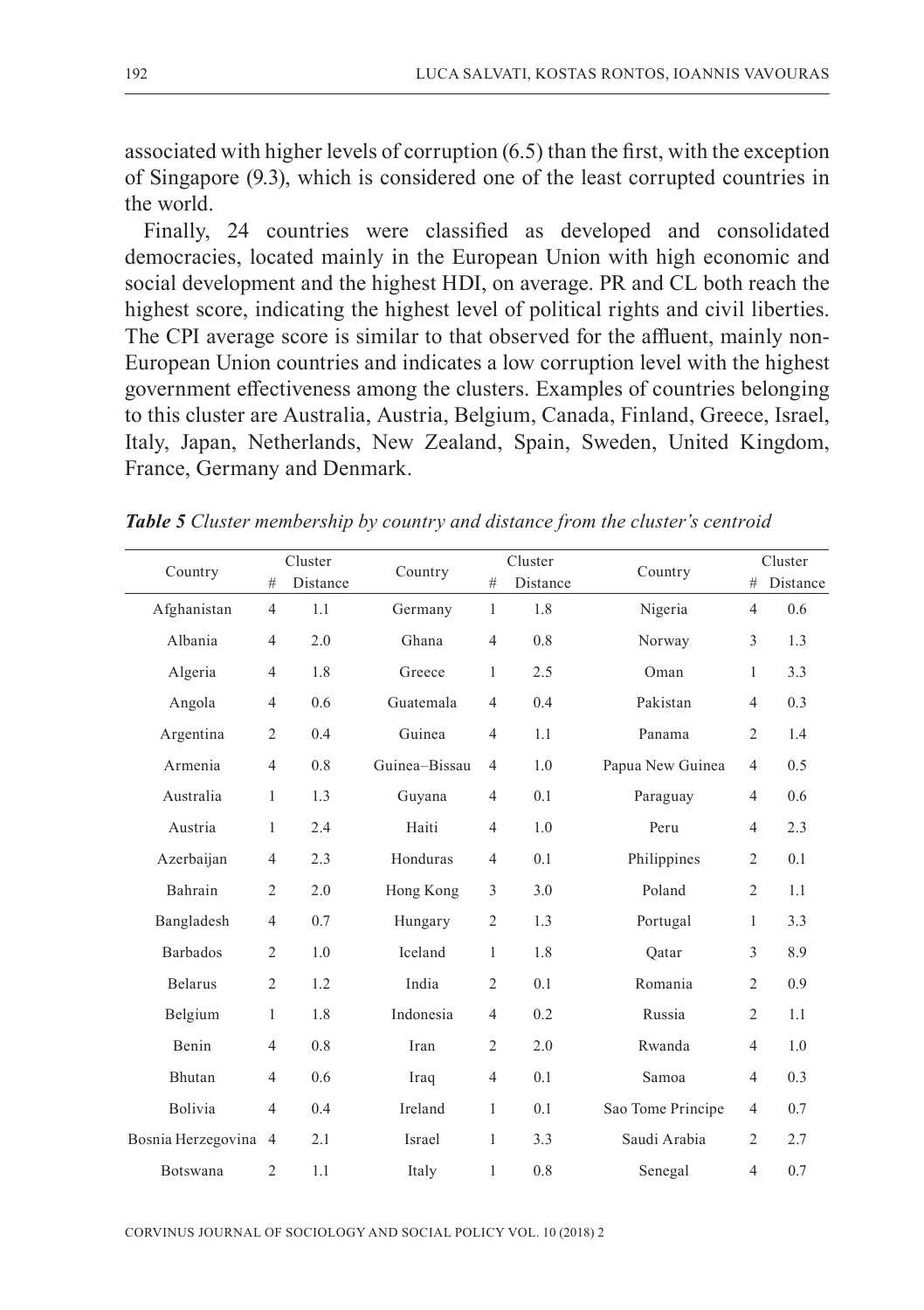| Brazil                    | $\overline{2}$ | 2.2 | Jamaica       | $\overline{4}$ | 1.6 | Serbia               | 2              | 2.2 |
|---------------------------|----------------|-----|---------------|----------------|-----|----------------------|----------------|-----|
| Brunei                    | 3              | 2.0 | Japan         | $\mathbf{1}$   | 0.4 | Seychelles           | $\overline{c}$ | 2.5 |
| Bulgaria                  | $\overline{2}$ | 1.2 | Jordan        | 4              | 0.9 | Sierra Leone         | 4              | 1.1 |
| Burkina Faso              | $\overline{4}$ | 1.0 | Kazakhstan    | $\overline{2}$ | 2.4 | Singapore            | 3              | 0.9 |
| Burundi                   | $\overline{4}$ | 1.2 | Kenya         | $\overline{4}$ | 0.8 | Slovakia             | 2              | 2.2 |
| Cambodia                  | $\overline{4}$ | 0.6 | Kiribati      | $\overline{4}$ | 0.0 | Slovenia             | 1              | 3.0 |
| Cameroon                  | $\overline{4}$ | 0.5 | Korea (South) | 1              | 2.0 | Solomon Islands      | 4              | 0.6 |
| Canada                    | 1              | 1.9 | Kuwait        | 3              | 0.6 | South Africa         | 2              | 2.5 |
| Cape Verde                | 4              | 0.0 | Kyrgyzstan    | 4              | 0.6 | Spain                | 1              | 1.0 |
| Cent. African<br>Republic | $\overline{4}$ | 1.2 | Laos          | 4              | 0.5 | Sri Lanka            | 4              | 0.6 |
| Chad                      | $\overline{4}$ | 0.9 | Latvia        | $\overline{2}$ | 0.1 | Sudan                | 4              | 0.6 |
| Chile                     | $\overline{2}$ | 0.6 | Lebanon       | $\overline{2}$ | 1.1 | Swaziland            | $\overline{4}$ | 0.8 |
| China                     | $\overline{2}$ | 1.6 | Lesotho       | $\overline{4}$ | 0.7 | Sweden               | 1              | 2.6 |
| Colombia                  | $\overline{4}$ | 2.2 | Liberia       | 4              | 1.3 | Switzerland          | 3              | 1.9 |
| Comoros                   | $\overline{4}$ | 1.0 | Libya         | $\overline{2}$ | 0.1 | Syria                | 4              | 0.6 |
| Congo –<br>Brazzaville    | $\overline{4}$ | 0.2 | Lithuania     | $\overline{c}$ | 0.6 | Tajikistan           | 4              | 0.6 |
| Costa Rica                | $\overline{2}$ | 2.1 | Luxembourg    | 3              | 2.7 | Tanzania             | 4              | 0.9 |
| Cote d'Ivoire             | $\overline{4}$ | 0.7 | Madagascar    | 4              | 1.1 | Thailand             | 4              | 1.9 |
| Croatia                   | $\overline{2}$ | 0.9 | Malawi        | 4              | 1.1 | Togo                 | 4              | 1.1 |
| Cyprus                    | 1              | 1.2 | Malaysia      | $\overline{2}$ | 0.9 | Tonga                | 4              | 0.4 |
| Czech Republic            | $\overline{2}$ | 2.9 | Maldives      | $\overline{4}$ | 1.7 | Trinidad Tobago      | 2              | 3.3 |
| Denmark                   | 1              | 3.0 | Mali          | 4              | 1.1 | Tunisia              | 4              | 2.2 |
| Djibouti                  | $\overline{4}$ | 0.5 | Malta         | $\overline{2}$ | 3.2 | Turkey               | 2              | 0.4 |
| Dominica                  | 2              | 1.8 | Mauritania    | $\overline{4}$ | 0.5 | Turkmenistan         | 4              | 1.6 |
| Dominican<br>Republic     | $\overline{4}$ | 2.2 | Mauritius     | $\overline{c}$ | 1.1 | Uganda               | 4              | 1.0 |
| Ecuador                   | 4              | 1.7 | Mexico        | $\overline{2}$ | 0.8 | Ukraine              | 4              | 1.2 |
| Egypt                     | $\overline{4}$ | 1.0 | Moldova       | 4              | 0.1 | United Arab Emir.    | 3              | 3.2 |
| El Salvador               | $\overline{4}$ | 1.2 | Mongolia      | 4              | 0.0 | United Kingdom       | 1              | 0.8 |
| Equatorial Guinea         | $\overline{2}$ | 2.3 | Montenegro    | $\overline{2}$ | 1.5 | <b>United States</b> | 3              | 3.0 |
| Eritrea                   | $\overline{4}$ | 1.3 | Morocco       | $\overline{4}$ | 0.4 | Uruguay              | 2              | 1.2 |
| Estonia                   | $\overline{2}$ | 1.2 | Mozambique    | $\overline{4}$ | 1.1 | Uzbekistan           | 4              | 0.2 |
| Ethiopia                  | $\overline{4}$ | 1.1 | Namibia       | 4              | 1.1 | Vanuatu              | 4              | 0.3 |
| Finland                   | $\mathbf{1}$   | 1.3 | Nepal         | 4              | 1.0 | Venezuela            | $\overline{c}$ | 1.8 |
| France                    | 1              | 0.4 | Netherlands   | 1              | 3.3 | Vietnam              | $\overline{4}$ | 0.2 |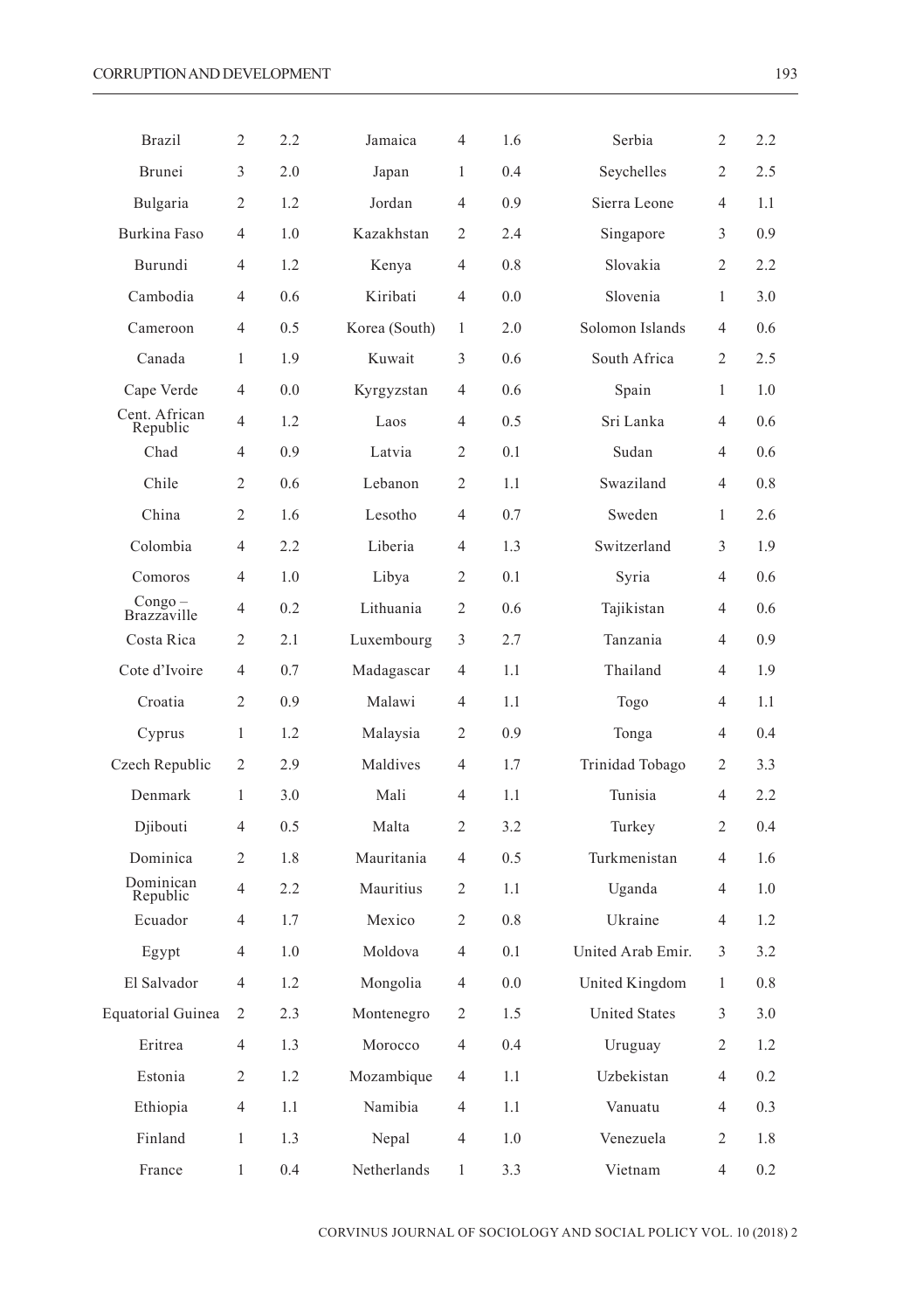| Gabon              | $\mathcal{D}$                               | 1.4 | New Zealand |                         | 19  | Yemen                             |  | 0.5    |
|--------------------|---------------------------------------------|-----|-------------|-------------------------|-----|-----------------------------------|--|--------|
| Gambia             | 4                                           | 0.7 | Nicaragua   | 4                       | 0.4 | Zambia                            |  | 0.9    |
| Georgia            | 4                                           | 0.5 | Niger       | 4                       | 1.2 |                                   |  |        |
|                    | Developed/consolidated countries,<br>Code 1 |     |             |                         |     | Affluent countries, mainly non-EU |  | Code 3 |
| Emerging countries |                                             |     | Code 2      | Disadvantaged countries |     |                                   |  | Code 4 |

*Source: Authors'elaboration using survey dataset, various statistical sources; See section 3.1.*

# **DISCUSSION**

The analysis presented in this study highlights that the level of economic development, the perception of the level of corruption, the degree of human development, the extent of government effectiveness and the quality of the existing political system are important dimensions shaping overall developmental patterns worldwide. Empirical results corroborate earlier assumptions, demonstrating that corruption is low where all other factors considered here are high (level of economic development, degree of government effectiveness, quality of human development and political democracy). Corruption is also correlated to the nature of polity and political institutions, indicating that a wellfunctioning democracy may serve as a relevant tool for a country's development. Based on these findings, social and political efforts should be made – in addiction to strictly economic policies – to increase or consolidate the level of overall development. This statement is in line with the observed correlation between governance effectiveness and CPI, possibly indicating the role of the state in the creation of a "fair" society, reconnecting to the assumptions mentioned above. Improving the quality of public services, increasing the independence of state bureaucracy from political pressures, improving the effectiveness of processes of policy formulation (and implementation) and the credibility of the government's commitment to such policies reduces the motives of voters, state officials and politicians to resort to corruption. As a result, these policies may increase overall development.

Per-capita income is strongly correlated with the degree of corruption worldwide. High values of GNI<sub>pc,ppp</sub> are associated with high values of CPI, indicating a low perceived level of corruption. However, the effective control of corruption should not be misinterpreted and considered a "luxury good" that people demand once their incomes increase to a certain level (Sioussiouras – Vavouras 2012). This is achieved only through the adoption and effective implementation of the appropriate long-term economic, social and political processes. The level of corruption is particularly high in low-income countries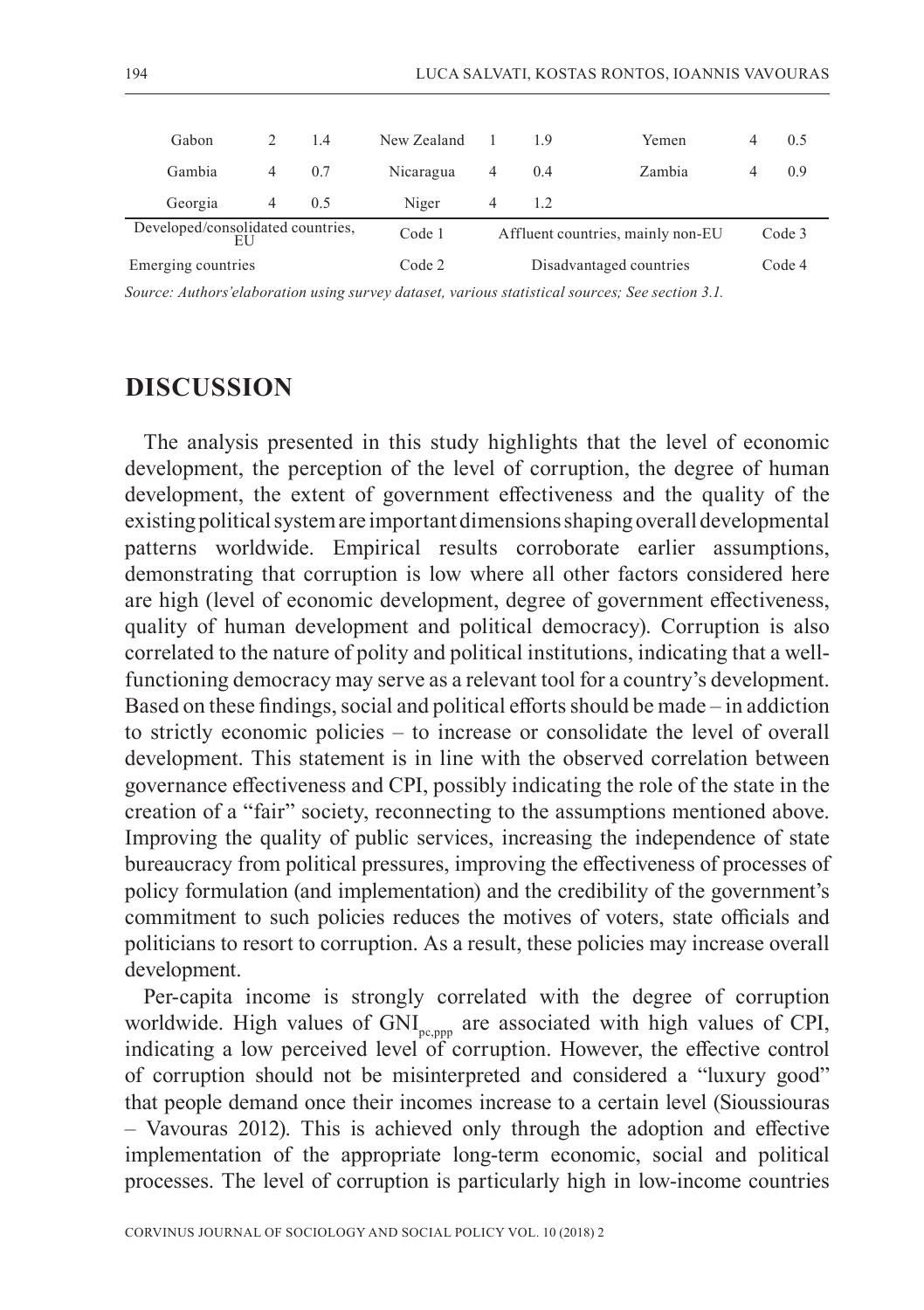because corruption is considered, to some extent, to be a "survival strategy." In these countries, increasing personal income is a strong motive and is becoming stronger due to conditions of utter deprivation and low public sector salaries. In order to survive and support their families, low-paid public sector employees may need to moonlight or accept small bribes, especially when their jobs are associated with a high degree of uncertainty, mainly due to political instability, that reduces the probability of future wage appropriation. According to this line of thought, corruption is a "disease" caused by poverty, or a by-product of poverty that only diminishes when economies develop, as the multivariate analysis implemented in our study may demonstrate. A high level of human development is positively correlated with all remaining factors considered in this study. Improving quality of life and rising levels of education, apart from rising incomes, also increase the level of overall development. Investments into human capital should be considered the most productive form of investment associated with overall development.

The political system seems to be another critical factor that affects the level of overall development worldwide. A strong negative correlation was observed between (i) PR and CL and (ii) CPI and GE. The higher the PR and CL (that is, the more a country is associated with reduced freedom), the higher the corruption and the lower the government effectiveness. The political system seems to be less well associated with economic development as expressed by GNI in the present study, possibly due to high heterogeneity in countries' datasets.

Consequently, the long-lasting and true democratic forms of government and the establishment of a genuine democratic tradition prove to be decisive factors, guaranteeing a high overall development level, contributing specifically to a decrease in corruption and government effectiveness levels. The smooth functioning of democratic institutions and civil liberties is thus considered a prerequisite for achieving and maintaining high levels of development. Notions such as transparency, collectivism, rule of law, freedom of expression, association and organization, constitute the ingredients for a successful and smooth operation of a lawful state (Rothstein – Teorell 2008). Western-type democracies owe their prosperity and overall development to a great extent exactly to these factors, which are partly redundant – as Principal Component Analysis has outlined clearly. As indicated by non-parametric correlations and the PCA, substitutability among factors is partial and significant pair-wise relationships are often non-linear, suggesting that a renewed developmental vision should formulate strategies that are adapted to individual contexts and underlying conditions of growth, which are changing rapidly following recent socioeconomic challenges.

According to the mean value of the above variables that represents multiple aspects of socioeconomic development, world countries may be clustered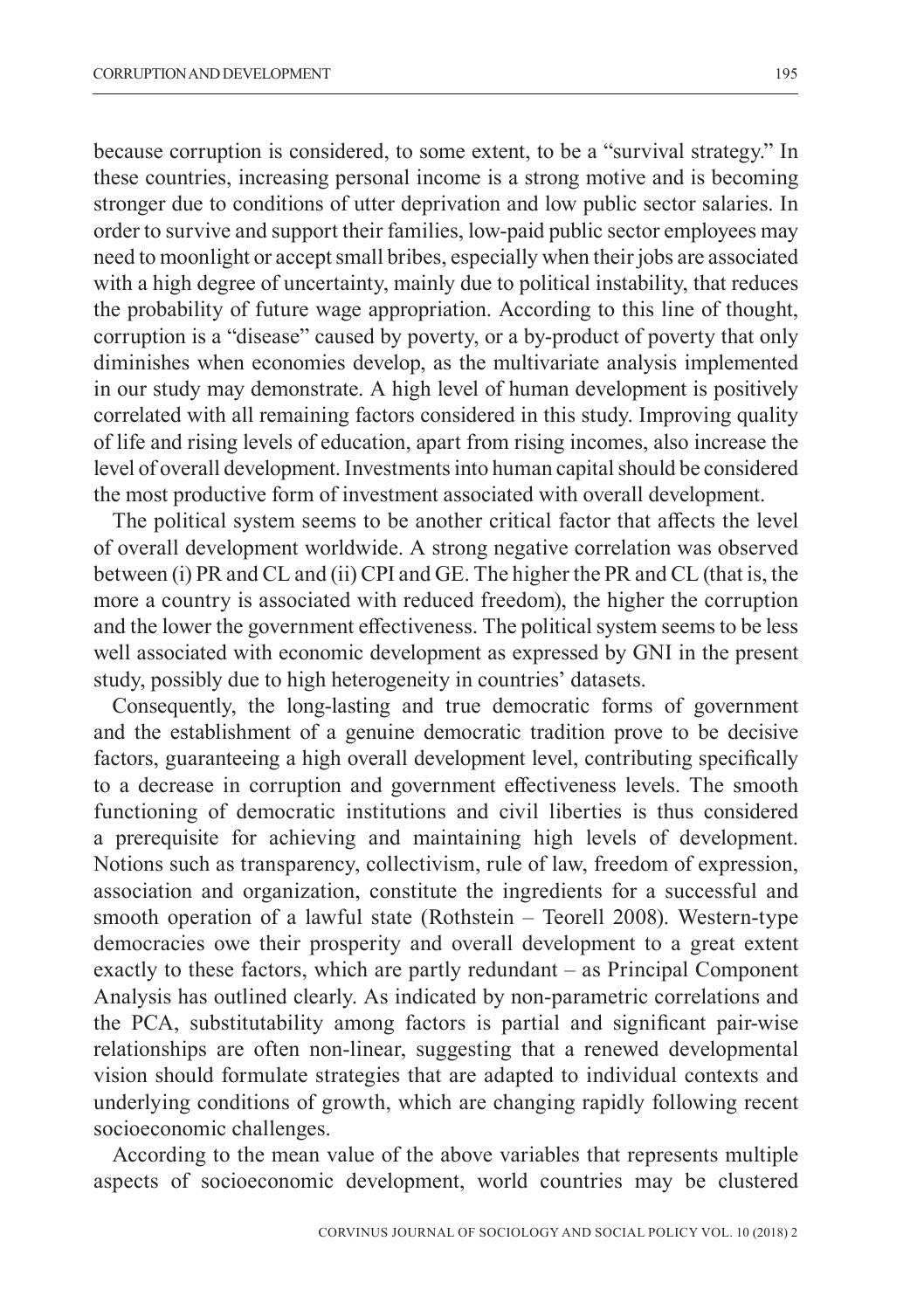into four categories with a specific profile. The first cluster includes wealthy (mostly European) countries that have medium-high economic performance accompanied by the highest scores in political and social development as expressed by the very low corruption, the highest political rights, civil liberties, human development and government effectiveness. In achieving this combination we can say that Europe is the region with the highest overall development in the world, with a balanced form of development with strong concern for society and the political system. In this sense, economic development is partly sacrificed in order to maintain and improve the functioning of social and political institutions. However, moderate heterogeneity was also observed in this cluster, possibly associated with a consolidating divide between western and northern European countries and southern (Mediterranean) countries (e.g. Carlucci et al. 2017). The second cluster represents the very rich countries of North America (USA), and the Middle East with the lowest corruption and high government effectiveness, but also with some problems with political development. The aforementioned countries seem to give priority to economic and social development but have a moderate gap in political development in respect of Europe, a fact that may reduce the overall development level.

A third cluster contains emerging countries with medium-low per-capita, relatively high perceived corruption levels and low political development and government effectiveness. The score for human development is not much less than the score for the aforementioned clusters. Political problems and a government with very low effectiveness in these countries seem to be serious handicaps to achieving a higher level of overall development, as described in the present study.

Finally, a fourth cluster containing more than 50% (actually 53.9%) of the countries examined in this analysis includes economically-deprived economies (with GNI equal to 22% of that of the emerging countries) and low scores for all indexes of social and political development. Low performance in all dimensions of development is typical of this cluster and is additional evidence that social, political and economic aspects of development are interrelated and no single one can be omitted from the developmental path. High values for these dimensions create "virtuous cycles" for development, while low values create "vicious cycles" of development.

Policy instruments suitable for increasing the level of overall development of countries require an integrated strategy for reducing corruption and stimulating both human development and government effectiveness. However, in order to be effective, these strategies should be associated with the necessary democratic transformations. If the political system is considered "not free," a high overall level of development cannot be achieved and maintained, mainly because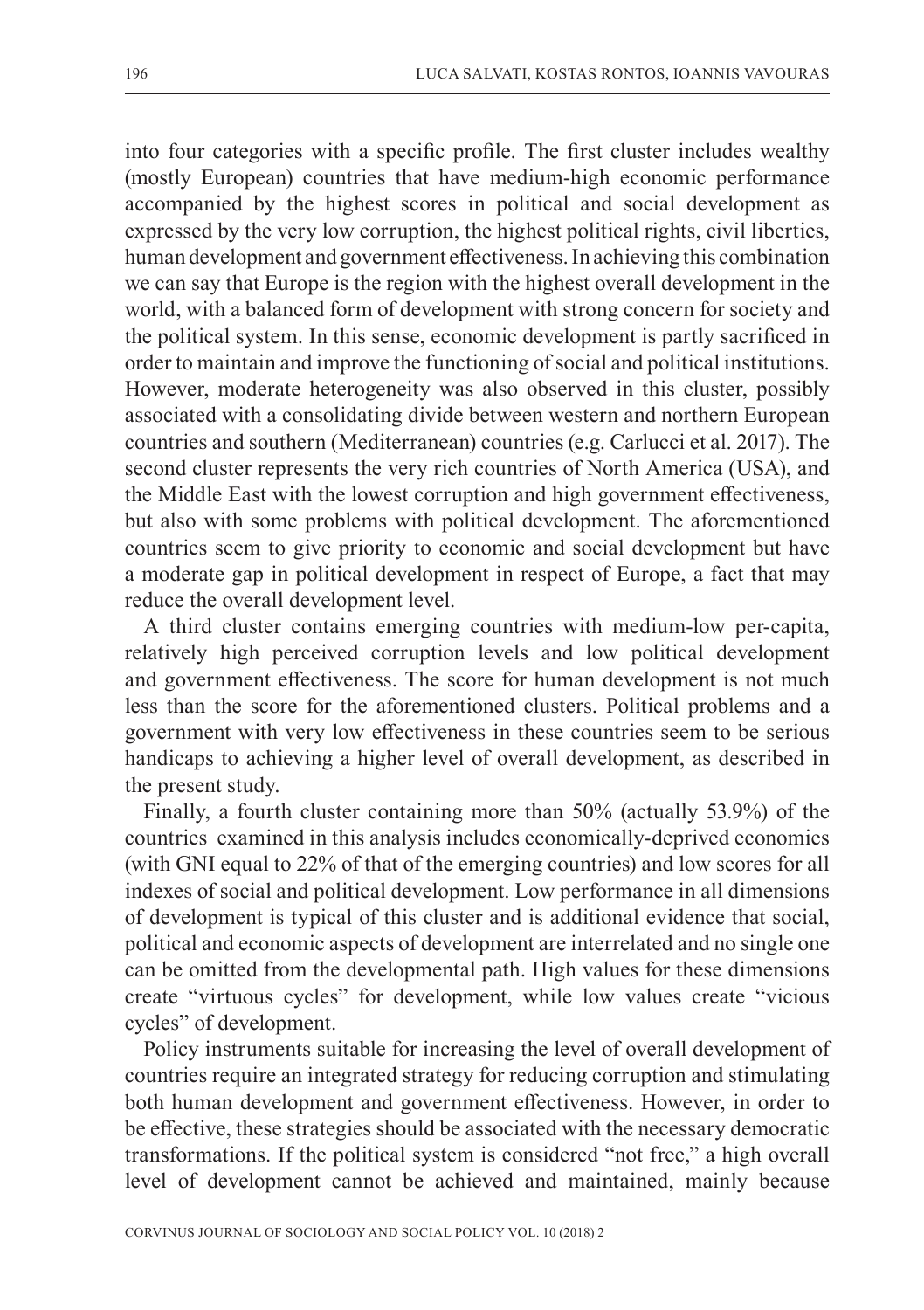corruption cannot be effectively reduced in spite of the prevailing high income levels. The examples of Brunei, Kuwait and United Arab Emirates confirm this conclusion, with the astonishing exception of Singapore which, although considered a high income and partly free country, is one of the least corrupted countries in the world. This outcome could be attributed to cultural factors not examined in the present study. A high overall level of development is thus achieved and maintained in the long term only when socioeconomic development is associated with the consolidation of democracy. Increasing incomes is a necessary but not sufficient condition for increasing overall development.

### **CONCLUSIONS**

The aim of this paper was to propose a classification of world countries according to relevant political, economic and social factors. While previous studies have empirically investigated the extent of corruption in various countries by analyzing differences in the respective values of the corruption perception index, the variables used in the present study are gross national income per head in purchasing power parities, the non-income human development index, the political rights index, and the civil liberties index. Based on the selected indicators, analysis of the socioeconomic context in the investigated countries provides some interesting results from a policy perspective by developing a comprehensive analysis of corruption corrected by socioeconomic factors (e.g. Tiihonen 2003). The research in this paper tested the hypothesis that developing countries have unbalanced socioeconomic contexts due to rapid economic growth with impact on corruption levels. Although affluent and sociallydeveloped countries are relatively well distinguished from both emerging and economically-disadvantaged countries, these categories do not reflect the marked heterogeneity observed within countries. The lack of homogeneity within the groups should be attributed to institutional, territorial, political and cultural factors rather than to crude differences in the level of economic growth quantified by way of per capita income. This suggests that policies against corruption should target a complex, although balanced set of causes that are not only limited to the strictly economic performance of the country but range from the social sphere to political, cultural, institutional and environmental attributes. Further studies that employ a hierarchical clustering of world countries according to the multivariate, diachronic attributes of socioeconomic development are thus necessary for understanding the gains and losses in economic performance and competitiveness across countries, and for clarifying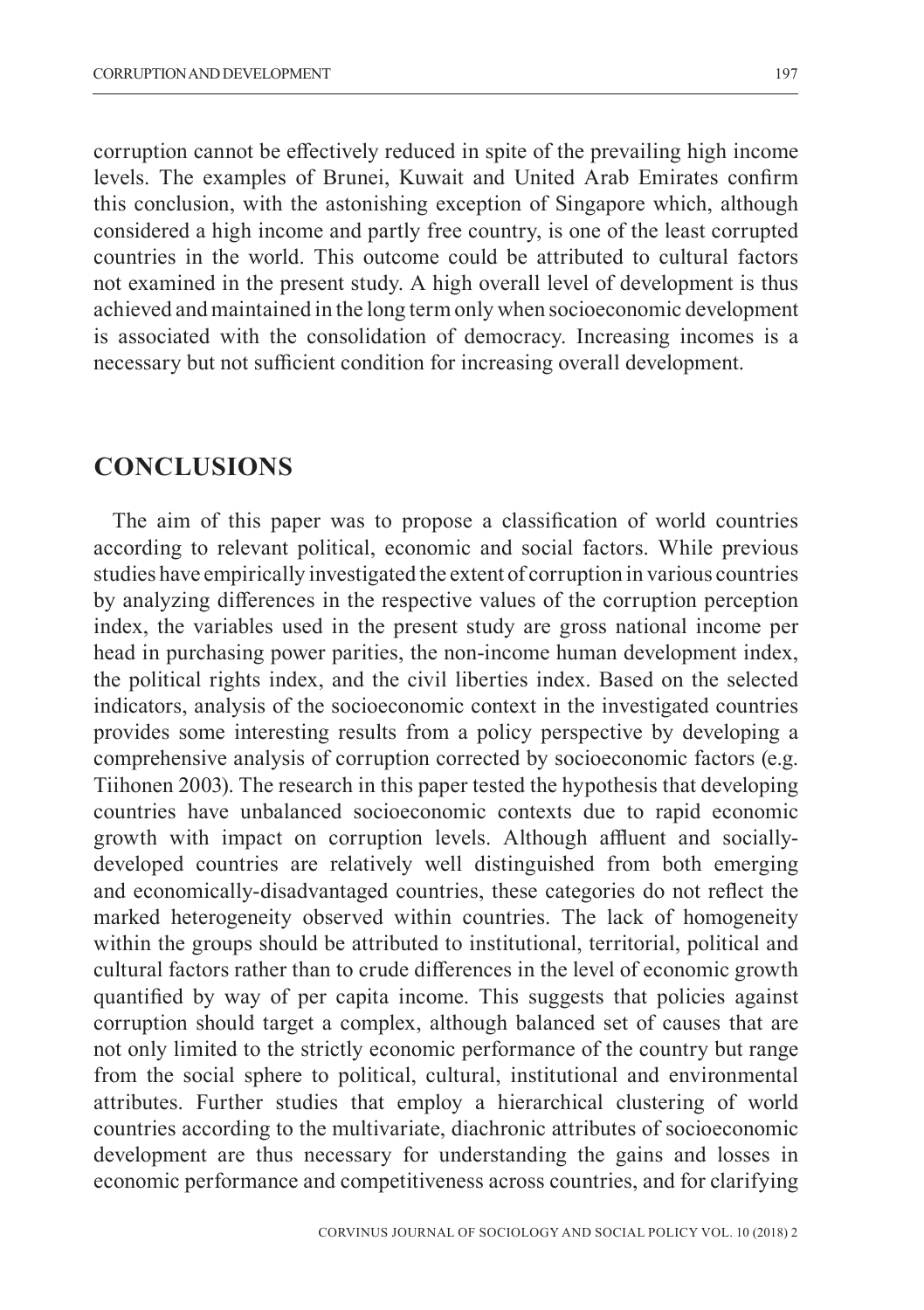the more subtle differences in the social and political systems of specific country clusters characterized by similar levels of income and economic productivity.

# **REFERENCES**

- Acemoglu, D., Johnson, S., Robinson, J.A. (2002). "Reversal of Fortune: Geography and Institutions in the Making of the Modern World Income Distribution," *The Quarterly Journal of Economics*, Vol. 117, No 4, pp. 1231– 1294.
- Aidt, T.S. (2009). "Corruption, institutions, and economic development," *Oxford Review of Economic Policy*, Vol. 25, pp. 271-291.
- Amundsen, I. (1999). *Political corruption: An introduction to the issues*. Working Paper 99:7. Bergen, Chr. Mickelsen Institute
- Carlucci M., Grigoriadis, E., Rontos, K. and Salvati, L. (2017). "Revisiting an Hegemonic Concept: Long-term 'Mediterranean Urbanization' in between city re-polarization and metropolitan decline," *Applied Spatial Analysis and Policy*, Vol. 10, No 3, pp. 347-362.
- de Vaal, A. and Ebben, W. (2011). "Institutions and the relations between corruption and economic growth," *Review of Development Economics*, Vol. 15, No 1, pp. 108-123.
- Duvernoy, I., Zambon, I., Sateriano, A. and Salvati L. (2018). "Pictures from the Other Side of the Fringe: Urban Growth and Peri-urban Agriculture in a Post-industrial City (Toulouse, France)," *Journal of Rural Studies*, Vol. 57, pp. 25-35.
- Freedom House (2010). *Freedom in the world 2010. Global erosion and freedom.*
- Freedom House (2013). *Freedom in the world 2013. Democratic breakthroughs in the balance.*
- Huntington, S.P. (1968). *Political order in changing societies*. New Haven, Connecticut, Yale University Press
- Johnston, M. (2001). "The definitions debate: Old conflicts in new guises," in: Jain, A.K. (Ed.), *The Political Economy of Corruption.* London, Routledge, pp. 11-31.
- Kaufmann, D., Kraay, A. and Mastruzzi, M. (2009). *Governance matters VIII: Aggregate and individual governance indicators 1996-2008*. Policy Research Working Paper No. 4978, World Bank
- Kaufmann, D., Kraay, A. and Mastruzzi, M. (2010). *The worldwide governance indicators: Methodology and analytical issues*. World Bank, Policy Research Working Paper No. 5430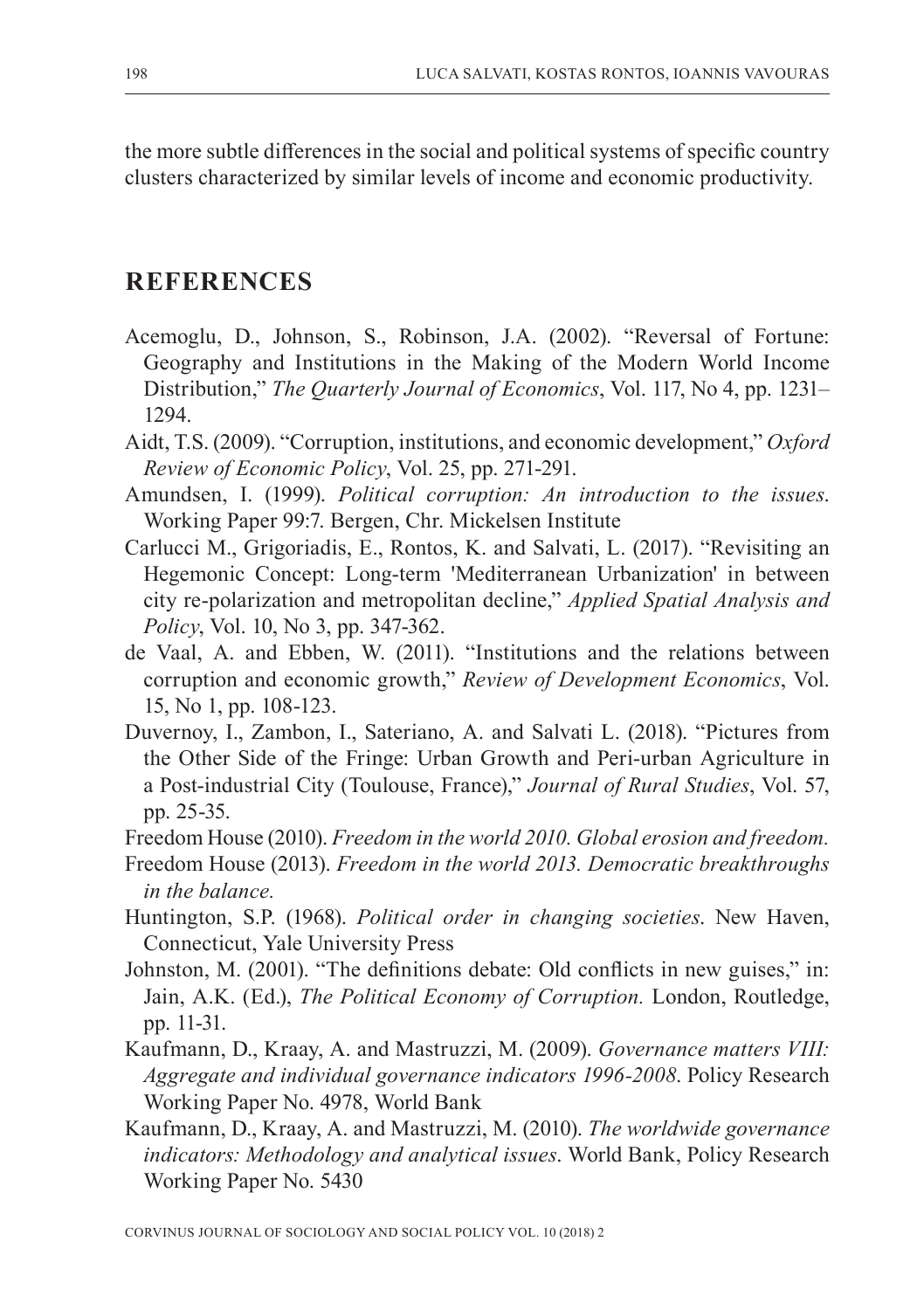- Lalountas, D.A., Manolas, G.A. and Vavouras, I.S. (2011). "Corruption, globalization and development: How are these three phenomena related?" *Journal of Policy Modeling*, Vol. 33, pp. 636-648.
- Lambsdorff, J.G. (2006). "Causes and consequences of corruption: What do we know from a cross-section of countries?" in: Rose-Ackerman, S. (Ed.), *International handbook on the economics of corruption.* UK, Edward Elgar, pp. 3-51.
- Lambsdorff, J.G. (2007). *The institutional economics of corruption and reform.* Cambridge, UK, Cambridge University Press
- Lederman, D., Loayza, N.V. and Soares, R.R. (2005). "Accountability and corruption: Political institutions matter," *Economics & Politics*, Vol. 17, No 1, pp. 1-35.
- Leff, N. (1964). "Economic development through bureaucratic corruption," *The American Behavioral Scientist*, Vol. 8, pp. 8-14.
- Martinez-Vazquez, J., Arze del Granado, J. and Boex, J. (2007). *Fighting corruption in the public sector.* Contributions to economic analysis, 284. Amsterdam: Elsevier
- OECD (1996). "Ethics in the public service: Current issues and practice," *Public Management Occasional Papers* No. 14, Paris.
- Paldam, M. (2002). "The cross-country pattern of corruption. Economics, culture and the seesaw dynamics," *European Journal of Political Economy*, Vol. 18, pp. 215-240.
- Pili, S., Grigoriadis, E., Carlucci, M., Clemente, M. and Salvati, L. (2017). "Towards Sustainable Growth? A Multi-criteria Assessment of (Changing) Urban Forms," *Ecological Indicators*, Vol. 76, pp. 71-80.
- Rontos, K., Grigoriadis, S., Sateriano, A., Syrmali, M., Vavouras, I. and Salvati, L. (2016). "Lost in Protest, Found in Segregation: Divided Cities in the Light of the 2015 'Oki' Referendum in Greece," *City, Culture and Society*, Vol. 7, No 3, pp. 139-148.
- Rontos, K., Salvati, L. and Vavouras, I. (2013). "Socioeconomic and political dimensions of development worldwide," *Sociology and Criminology*, vol. 1, No 1, pp. 1-8.
- Rose-Ackerman, S. (1999). *Corruption and government: causes, consequences, and reform,* New York: Cambridge University Press
- Rothstein, B. and Teorell, J. (2008). "What is quality of government? A theory of impartial government institutions," *Governance*, Vol. 21, No 2, pp. 81-99.
- Salvati, L. (2013). "Urban expansion and high-quality soil consumption an inevitable spiral?" *Cities*, Vol. 31, pp. 349-356.
- Sioussiouras, P., Vavouras, I. (2012). "Political Rights, Development and Corruption in the Balkan and Arab Mediterranean Countries," *Mediterranean Quarterly Journal* Vol. 23, pp. 89-103.